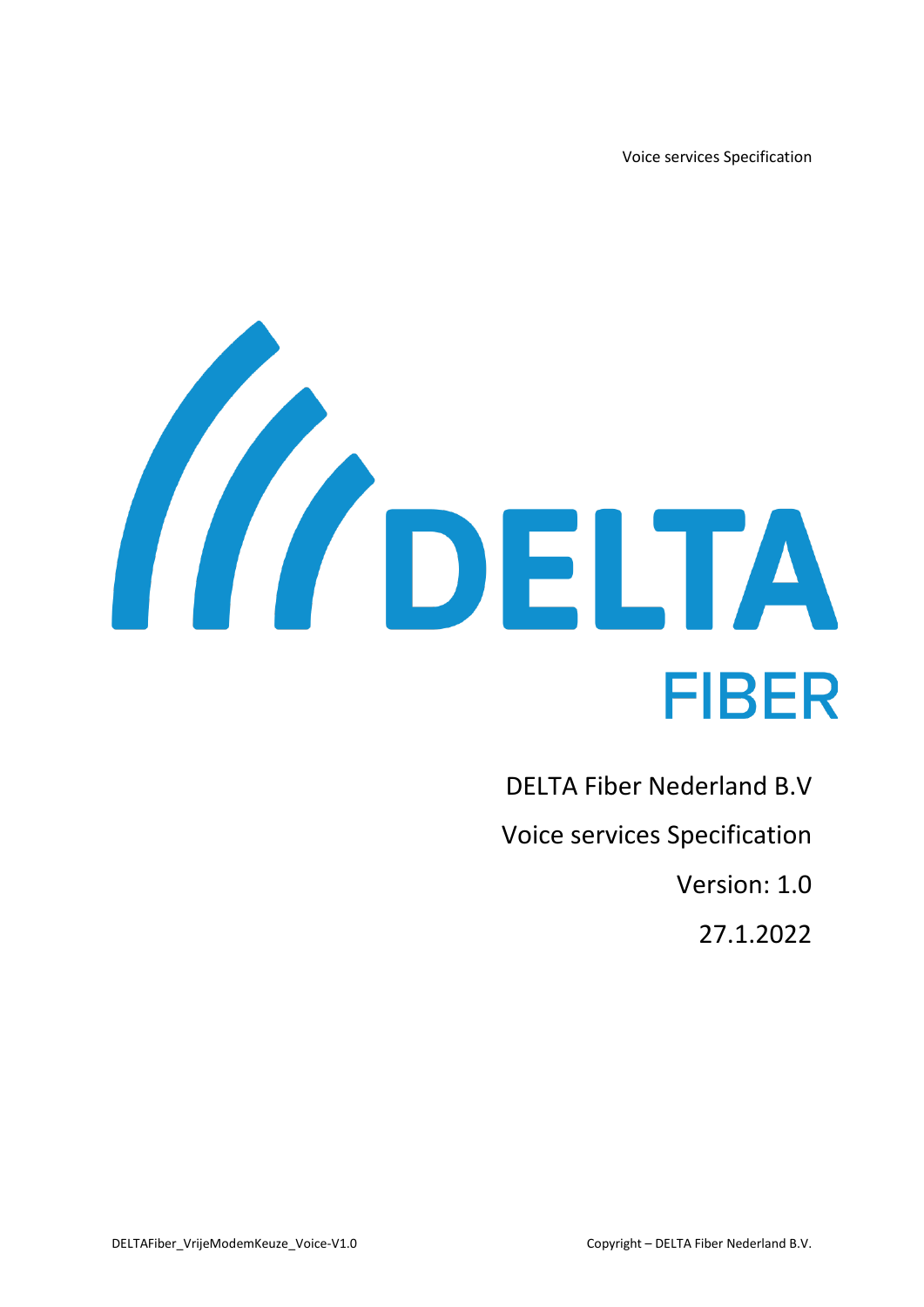# <span id="page-1-0"></span>Disclaimer

When a new version of this specification is published it supersedes all previous versions of this specification. Users are advised to regularly check for updates on this specification.

DELTA Fiber Nederland reserves the right to deviate from this specification, in certain geographical areas for technical tests and network development purposes.

DELTA Fiber Nederland does not take any responsibility for the correctness of the reference values included in this specification.

This specification implements the following (in Dutch):

- Besluit van 12 december 2016, houdende regels inzake eindapparaten ter implementatie van richtlijn 2008/63/EG (Besluit eindapparaten).
- ACM Beleidsregel handhaving besluit randapparaten (bepaling van het netwerkaansluitpunt en de vrije keuze van eindapparaten) – Staatscourant nr. 26456, 27 juli 2021.
- Nota van bevindingen Beleidsregel handhaving besluit eindapparaten (bepaling van het netwerkaansluitpunt en de vrije keuze van eindapparaten) – Zaaknr. ACM/19/036305/ Documentnr. ACM/UIT/558420.

and is intended for (fiber or cable) modem device manufacturers. The declaration of conformity with this specification is the sole responsibility of the manufacturer.

The specification does not apply under abnormal operating conditions such as:

- operating conditions arising as a result of operating services other than DOCSIS 3.x over the dedicated data RF interface.
- operating conditions arising as a result of a fault, maintenance and construction work or to minimize the extend of interruption of service.
- operating conditions arising as a result of force majeure or third-party interference.
- operating conditions arising as a result of test signal injection governed by regulation.
- In case of non-compliance of a network user's installation or non-compliance of equipment with the relevant standards or non-compliance with the technical requirements for connection, established either by this interface specification or the public authorities including the relevant limits for electromagnetic compatibility.

The characteristics given in this specification are intended to be used to derive and specify requirements for equipment such as cable modems to connect them to the dedicated data RF interface, Fiber or Ethernet interface. The values in this specification take precedence over requirements in equipment product standards and installation standards. The given characteristics are not intended to be used as electromagnetic compatibility levels or user emission limits in the DELTA Fiber Nederland network.

This specification may be changed at any time and may break backward compatibility with previous versions. Manufacturers are therefore recommended to provide regular software updates to the end users to keep their devices in compliance with this specification. This specification may be superseded in total or in part by the terms of a contract between the individual network user and DELTA Fiber Nederland.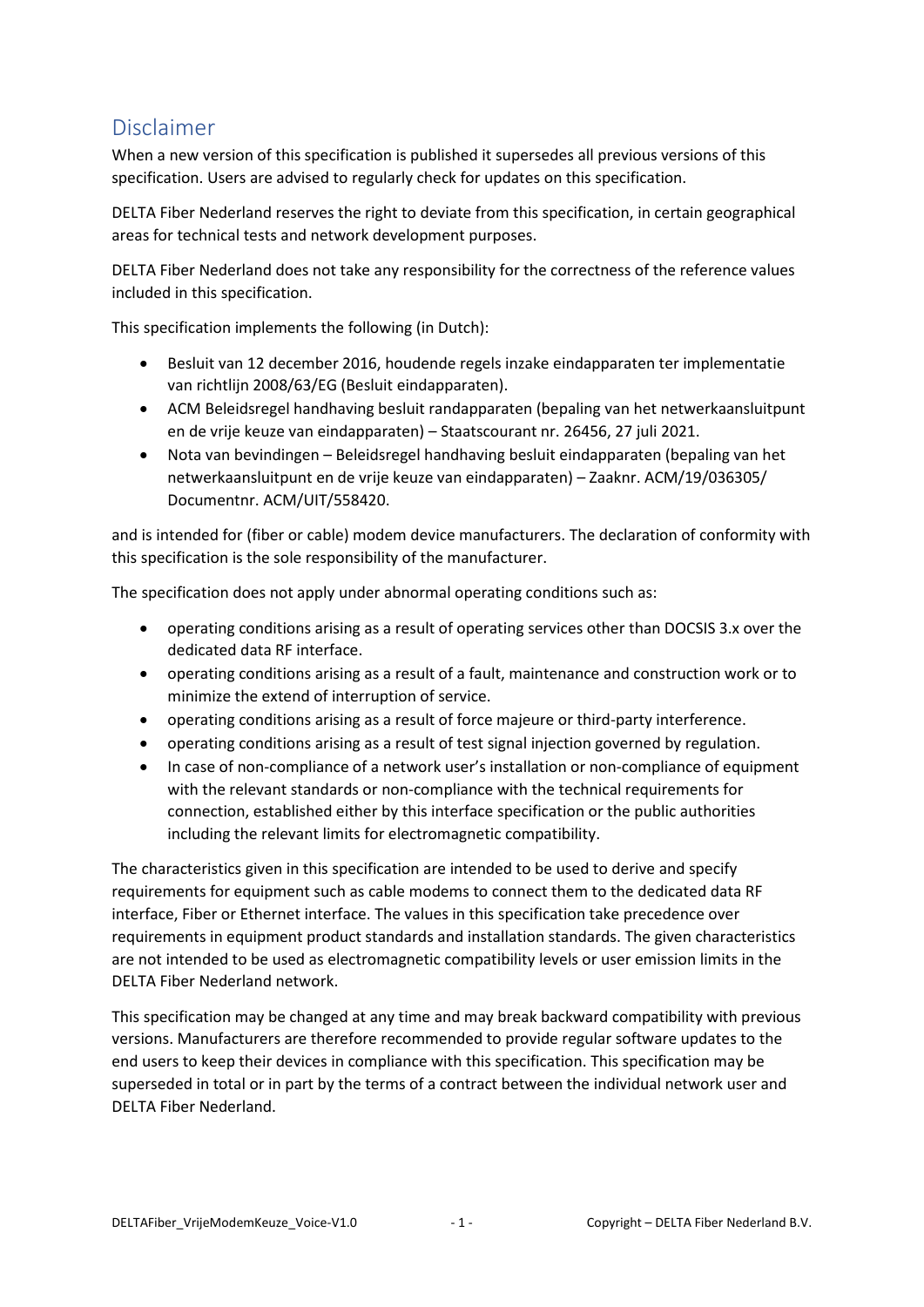# <span id="page-2-0"></span>Contact Information

For all questions regarding this document please contact:

DELTA Fiber Nederland B.V. attn. Afdeling Platforms – Vrije Modem Keuze Overschieseweg 203 3112 NB Schiedam Website[: http://www.deltafiber.nl](http://www.deltafiber.nl/)

Information for individual customers regarding the use of own modems on the DELTA Fiber networks is available at:

<https://www.delta.nl/klantenservice/vrije-modemkeuze/>

<https://www.caiway.nl/klantenservice/vrije-modemkeuze/>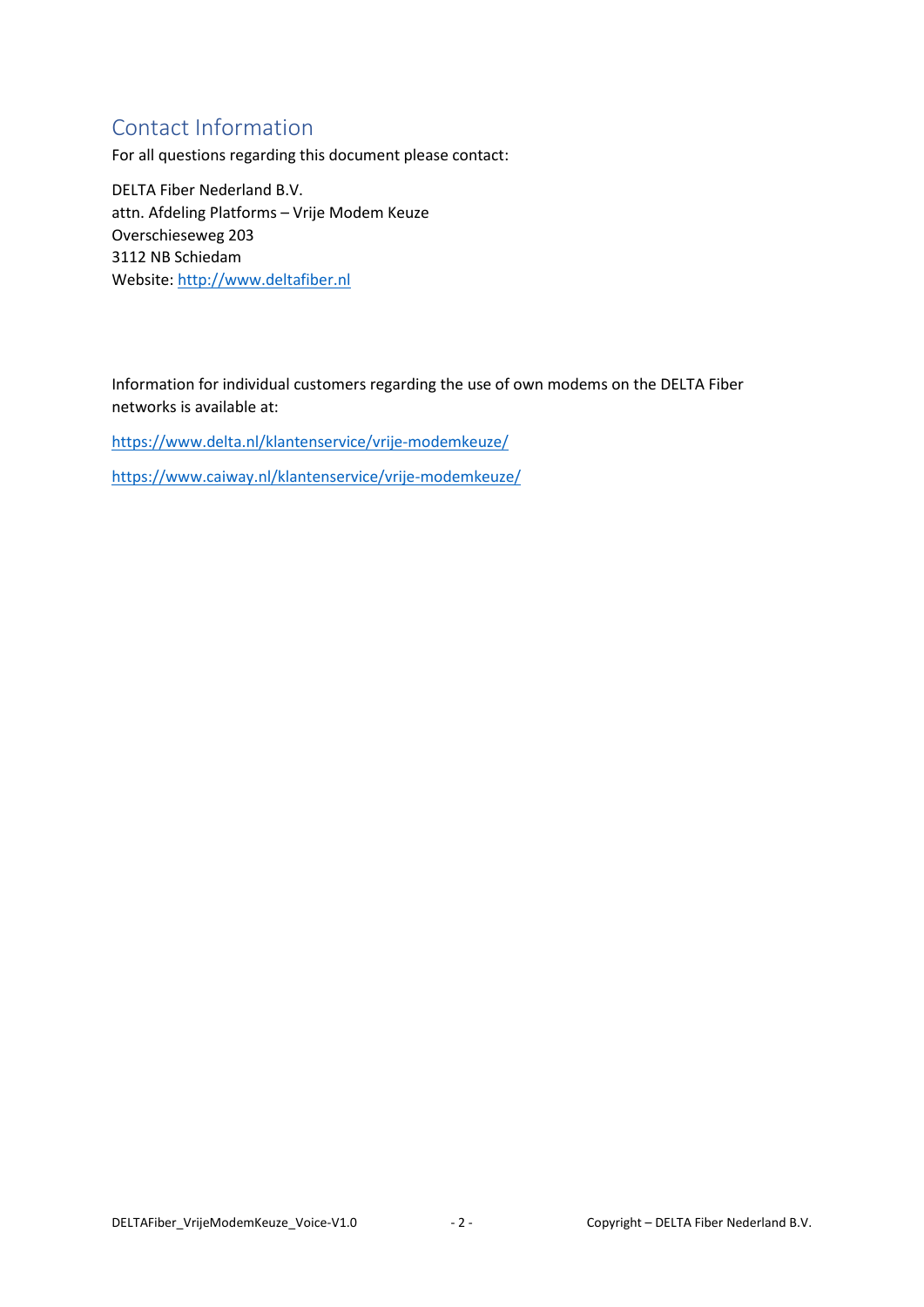# <span id="page-3-0"></span>Table of Contents

| 1.  |         |  |
|-----|---------|--|
| 2.  |         |  |
| 3.  |         |  |
| 4.  |         |  |
|     | 4.1.    |  |
|     | 4.2.    |  |
| 5.  |         |  |
| 6.  |         |  |
|     | 6.1.    |  |
|     | 6.2.    |  |
|     | 6.3.    |  |
| 7.  |         |  |
| 8.  |         |  |
| 9.  |         |  |
|     | 9.1.    |  |
|     | 9.1.1.  |  |
|     | 9.1.2.  |  |
|     | 9.1.3.  |  |
|     | 9.1.4.  |  |
|     | 9.1.5.  |  |
|     | 9.1.6.  |  |
|     | 9.1.7.  |  |
|     | 9.1.8.  |  |
| 10. |         |  |
|     |         |  |
|     | 11.1.   |  |
|     | 11.1.1. |  |
|     | 11.1.2. |  |
|     | 11.1.3. |  |
|     | 11.1.4. |  |
|     | 11.2.   |  |
|     | 11.2.1. |  |
|     |         |  |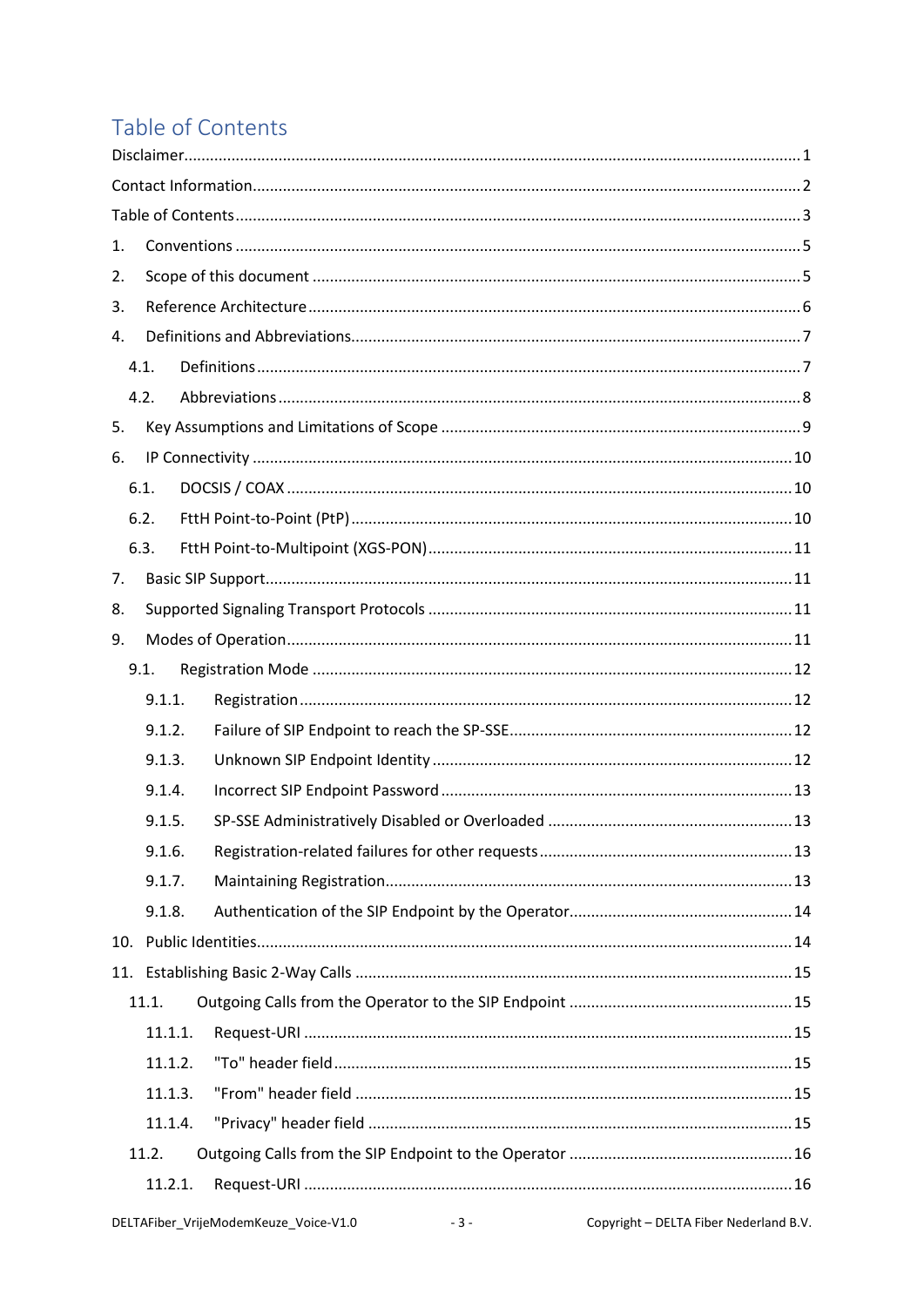|     | 11.2.2. |  |  |  |  |
|-----|---------|--|--|--|--|
|     | 11.2.3. |  |  |  |  |
|     | 11.2.4. |  |  |  |  |
|     | 11.2.5. |  |  |  |  |
|     | 11.2.6. |  |  |  |  |
|     |         |  |  |  |  |
| 13. |         |  |  |  |  |
|     |         |  |  |  |  |
|     | 14.1.   |  |  |  |  |
|     | 14.2.   |  |  |  |  |
|     | 14.3.   |  |  |  |  |
|     | 14.4.   |  |  |  |  |
|     | 14.5.   |  |  |  |  |
|     |         |  |  |  |  |
|     |         |  |  |  |  |
|     | 16.1.   |  |  |  |  |
|     | 16.2.   |  |  |  |  |
|     | 16.3.   |  |  |  |  |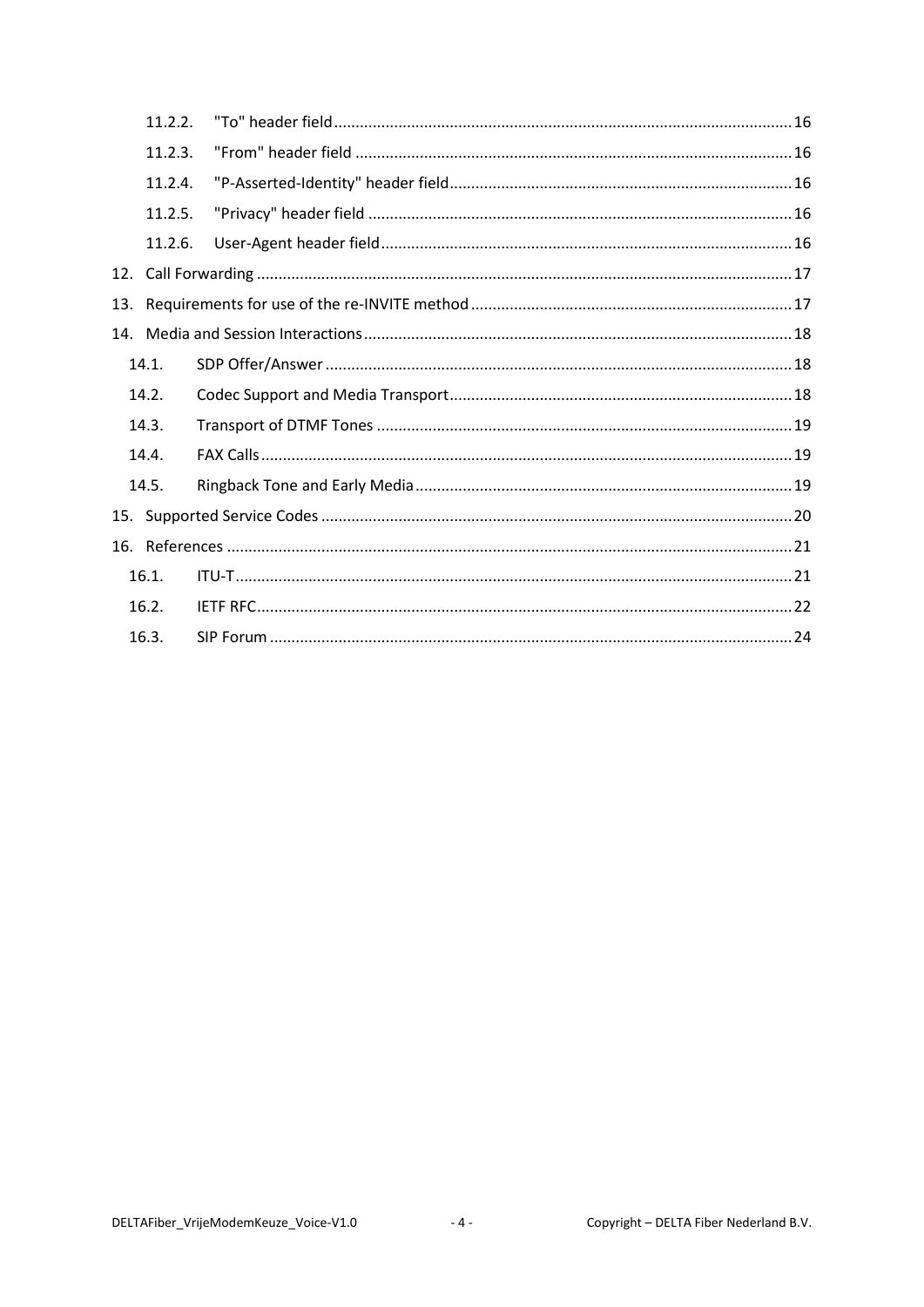## <span id="page-5-0"></span>1. Conventions

The key words "**MUST**", "**MUST NOT**", "**REQUIRED**", "**SHALL**", "**SHALL NOT**", "**SHOULD**", "**SHOULD NOT**", "**RECOMMENDED**", "**NOT RECOMMENDED**", "**MAY**", and "**OPTIONAL**" in this document are to be interpreted as described in BCP 14 [RFC 2119] [RFC 8174] when, and only when, they appear in all capitals, as shown here.

# <span id="page-5-1"></span>2. Scope of this document

The purpose of this document is to describe specifications and behavior of the Session Initiation Protocol (SIP) and related media aspects that enables direct connectivity between a SIP-enabled Service Provider Network (DELTA Fiber Netherland B.V.) and a SIP Endpoint (as used at the Customer premises for DELTA and Caiway (retail) consumers).

This document is about Telephony / VoIP and is supplementary to the network specification documents for each access technique (i.e. DOCSIS, FttH-P2P or FttH-XGS-PON) which are leading for the network related specifications.

It specifies the minimal set of IETF and ITU-T standards that must be supported, provides guidance in the areas where the standards leave multiple implementation options, and specifies a minimal set of capabilities that should be supported by the Service Provider and the SIP Endpoint (User-Agent / MTA).

Note: All relevant or mentioned IETF and ITU-T standards are collected in the tables at the end of this document, chapte[r 21.](#page-21-0)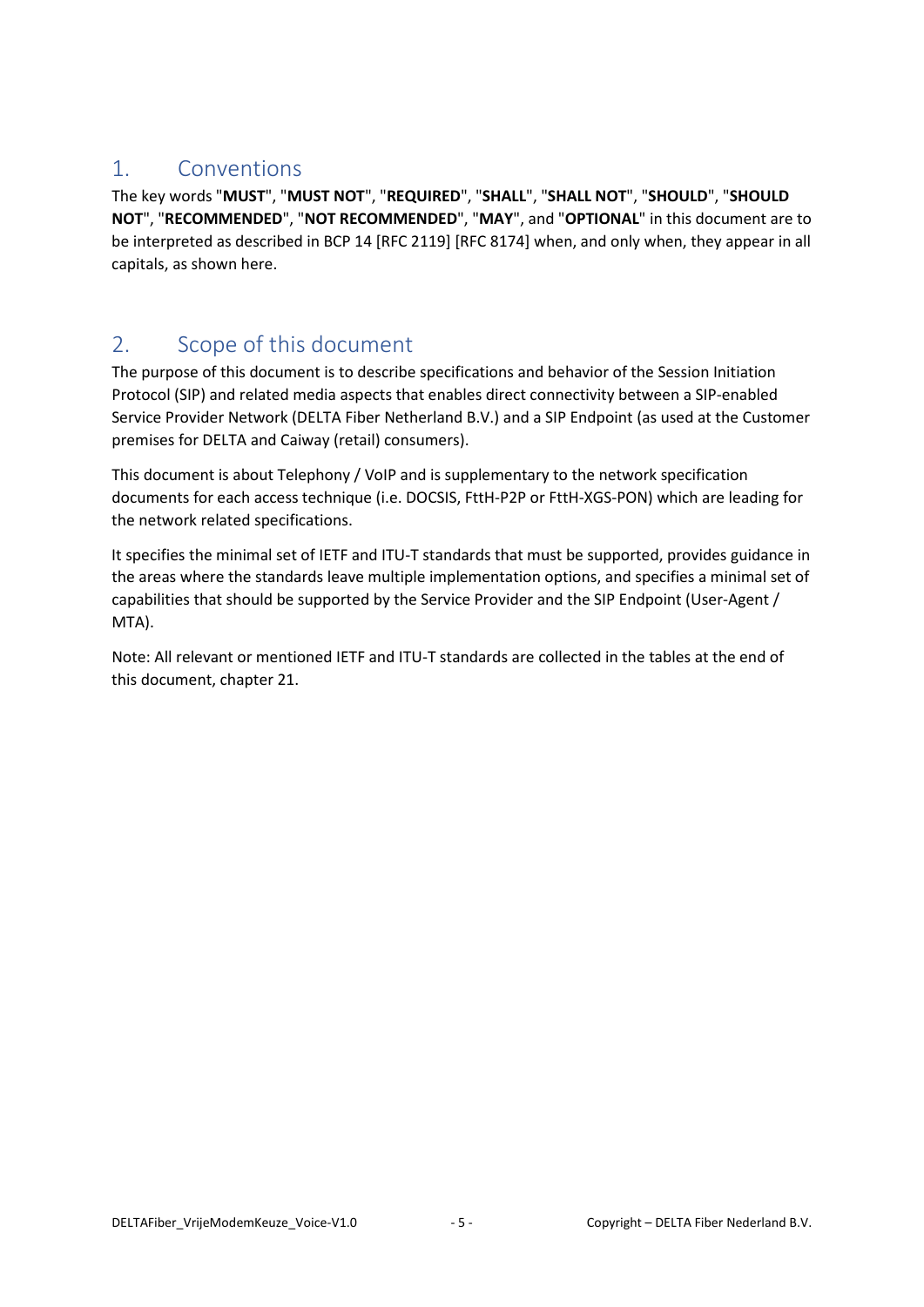# <span id="page-6-0"></span>3. Reference Architecture

The diagram in [Figure 1](#page-6-1) shows the functional elements required to support the interface described in this document. The diagram shows two reference points between the SIP UE and the Operator / SP Network (DELTA Fiber Nederland):

- [A] carries SIP signaling messages to support voice services between the SIP UE and the Operator network SIP Signaling Entity (SP-SSE).
- [B] carries the RTP and RTCP packets between the Operator and Media Endpoints.

Together, reference points A and B comprise the interconnection interface.



<span id="page-6-1"></span>*Figure 1*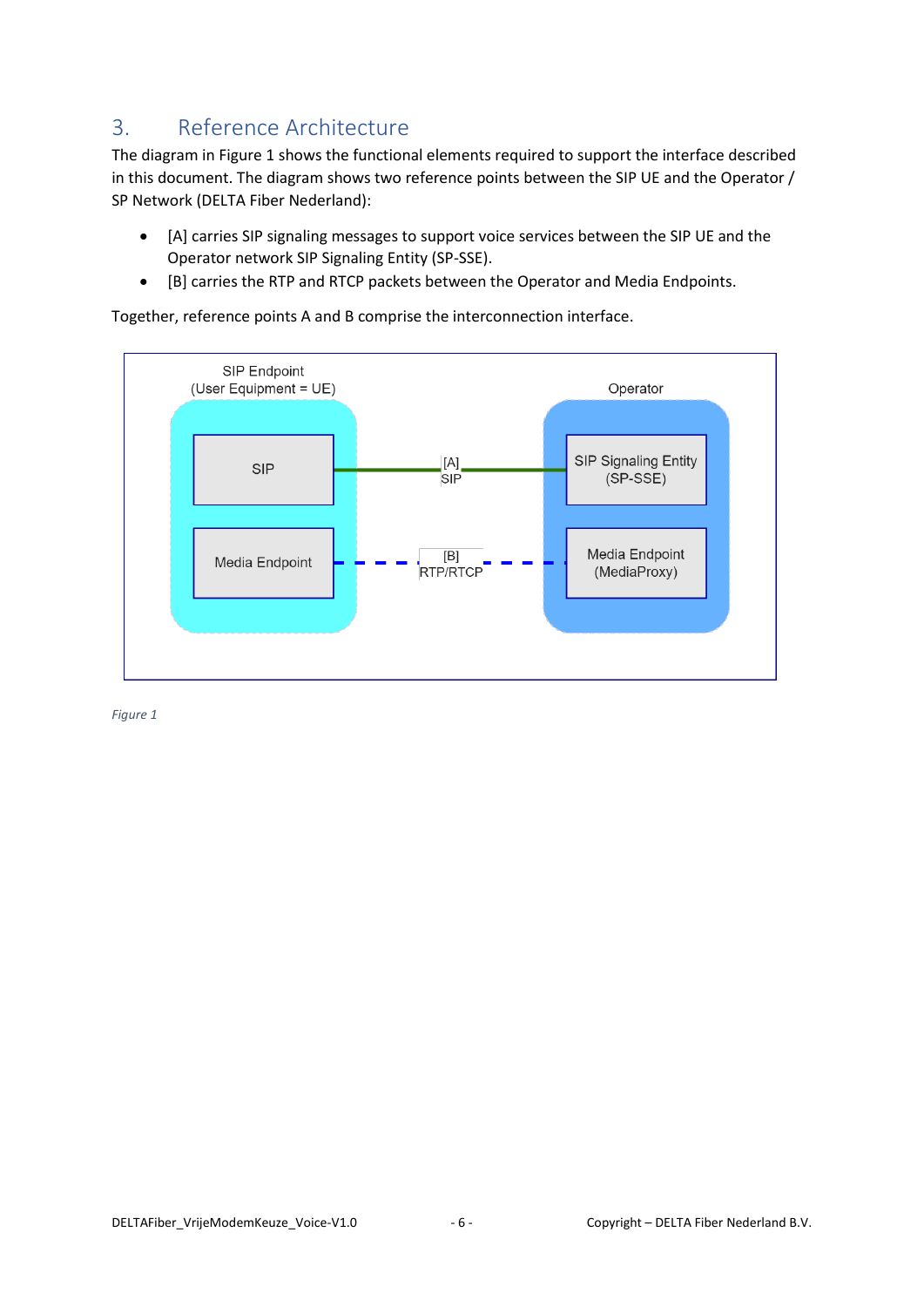## <span id="page-7-0"></span>4. Definitions and Abbreviations

### <span id="page-7-1"></span>4.1. Definitions

**Operator SIP-Signaling Entity (SP-SSE)** - The Operator (or: Service Provider) point of SIP signaling interconnection with the SIP Endpoint (SIP UE).

**SIP Endpoint (SIP UE)** - The point of SIP signaling interconnection with the Operator.

**Public Identity** - An Address of Record (AOR) represented as a SIP URI

**Registration AOR (Address of Record)** - An AOR represented as a SIP URI, used solely to identify the SIP-UE during registration.

**Media Endpoint** - Any entity that terminates an RTP/RTCP stream.

**Back-to-Back User Agent (B2BUA)** - A logical entity that receives a request and processes it as a User Agent Server (UAS). In order to determine how the request should be answered, it acts as a User Agent Client (UAC) and generates a request to another SIP User Agent Server (UAS).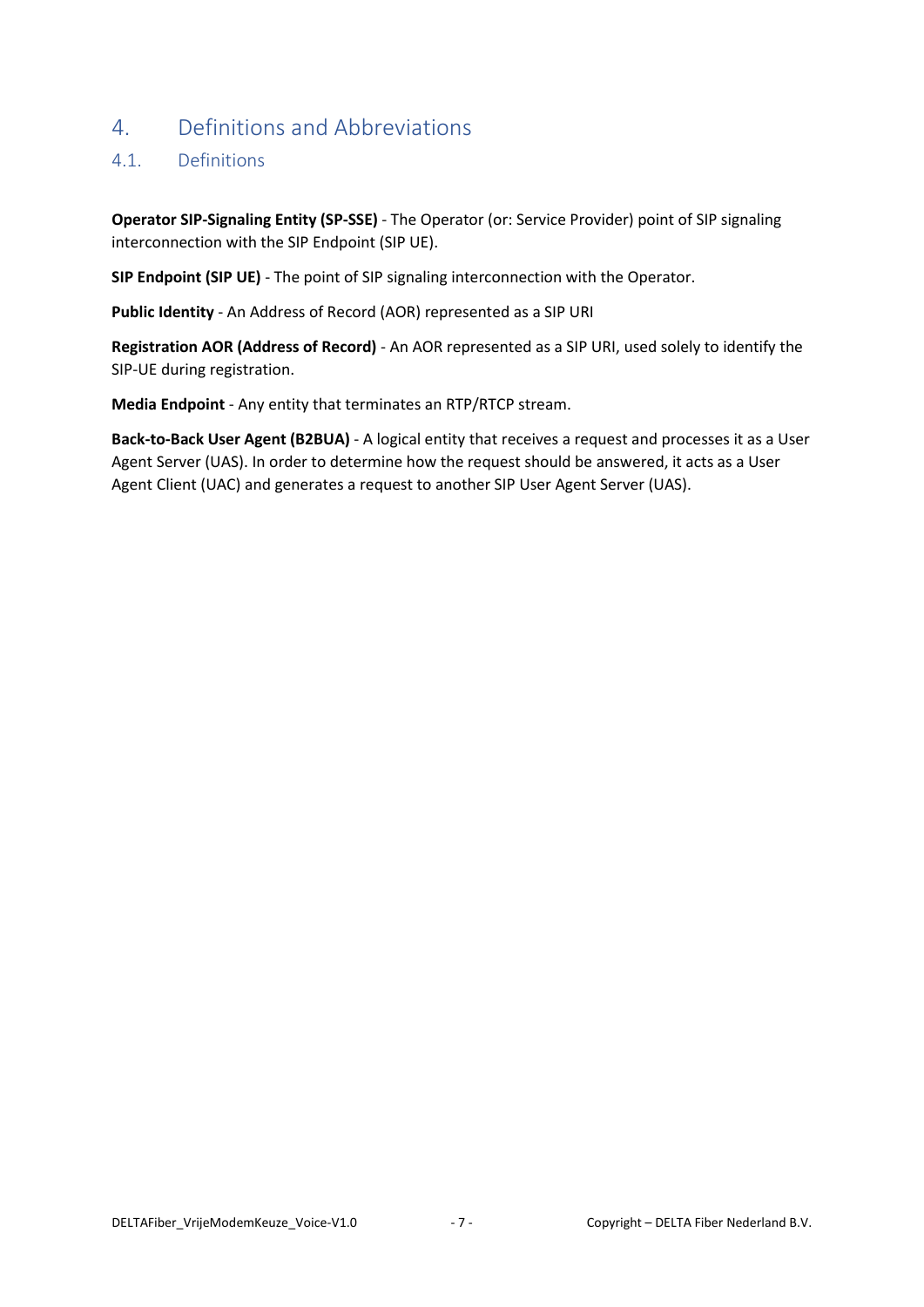## <span id="page-8-0"></span>4.2. Abbreviations

Table containing the used abbreviations:

| <b>Abbreviation</b> | <b>Explanation</b>                          |  |
|---------------------|---------------------------------------------|--|
| <b>ATA</b>          | Analog Telephone Adaptor                    |  |
| <b>CPE</b>          | <b>Customer Premises Equipment</b>          |  |
| <b>CPN</b>          | Service Provider Network                    |  |
| <b>DFN</b>          | <b>DELTA Fiber Nederland</b>                |  |
| <b>DHCP</b>         | <b>Dynamic Host Configuration Protocol</b>  |  |
| <b>DNS</b>          | Domain Name System                          |  |
| <b>DTMF</b>         | Dual-tone multi-frequency                   |  |
| <b>FttH</b>         | Fiber to the Home                           |  |
| <b>IETF</b>         | <b>Internet Engineering Task Force</b>      |  |
| IP                  | <b>Internet Protocol</b>                    |  |
| <b>MoH</b>          | Music-on-Hold                               |  |
| <b>MTA</b>          | Multimedia Termination Adapter              |  |
| NA(P)T              | Network Address (and Port) Translation      |  |
| <b>NAPTR</b>        | Name Authority Pointer                      |  |
| <b>PON</b>          | <b>Passive Optical Fiber</b>                |  |
| <b>PSTN</b>         | Public Switched Telephone Network           |  |
| PtP                 | Point to Point                              |  |
| QoS                 | Quality of Service                          |  |
| <b>RTCP</b>         | Real-time Transport Control Protocol        |  |
| <b>RTP</b>          | Real-time Transport Protocol                |  |
| <b>SC</b>           | Service Code (like *21)                     |  |
| <b>SCTP</b>         | <b>Stream Control Transmission Protocol</b> |  |
| <b>SDP</b>          | <b>Session Description Protocol</b>         |  |
| <b>SIP</b>          | <b>Session Initiation Protocol</b>          |  |
| <b>SIP ALG</b>      | <b>SIP Application Layer Gateway</b>        |  |
| <b>TCP</b>          | <b>Transmission Control Protocol</b>        |  |
| <b>TLS</b>          | <b>Transport Layer Security</b>             |  |
| <b>TTL</b>          | Time To Live                                |  |
| <b>UA</b>           | <b>User Agent</b>                           |  |
| <b>UDP</b>          | User Datagram Protocol                      |  |
| <b>UA</b>           | <b>User Agent</b>                           |  |
| <b>UAC</b>          | <b>User Agent Client</b>                    |  |
| <b>UAS</b>          | <b>User Agent Server</b>                    |  |
| UE                  | <b>User Equipment</b>                       |  |
| <b>URI</b>          | Uniform Resource Identifier                 |  |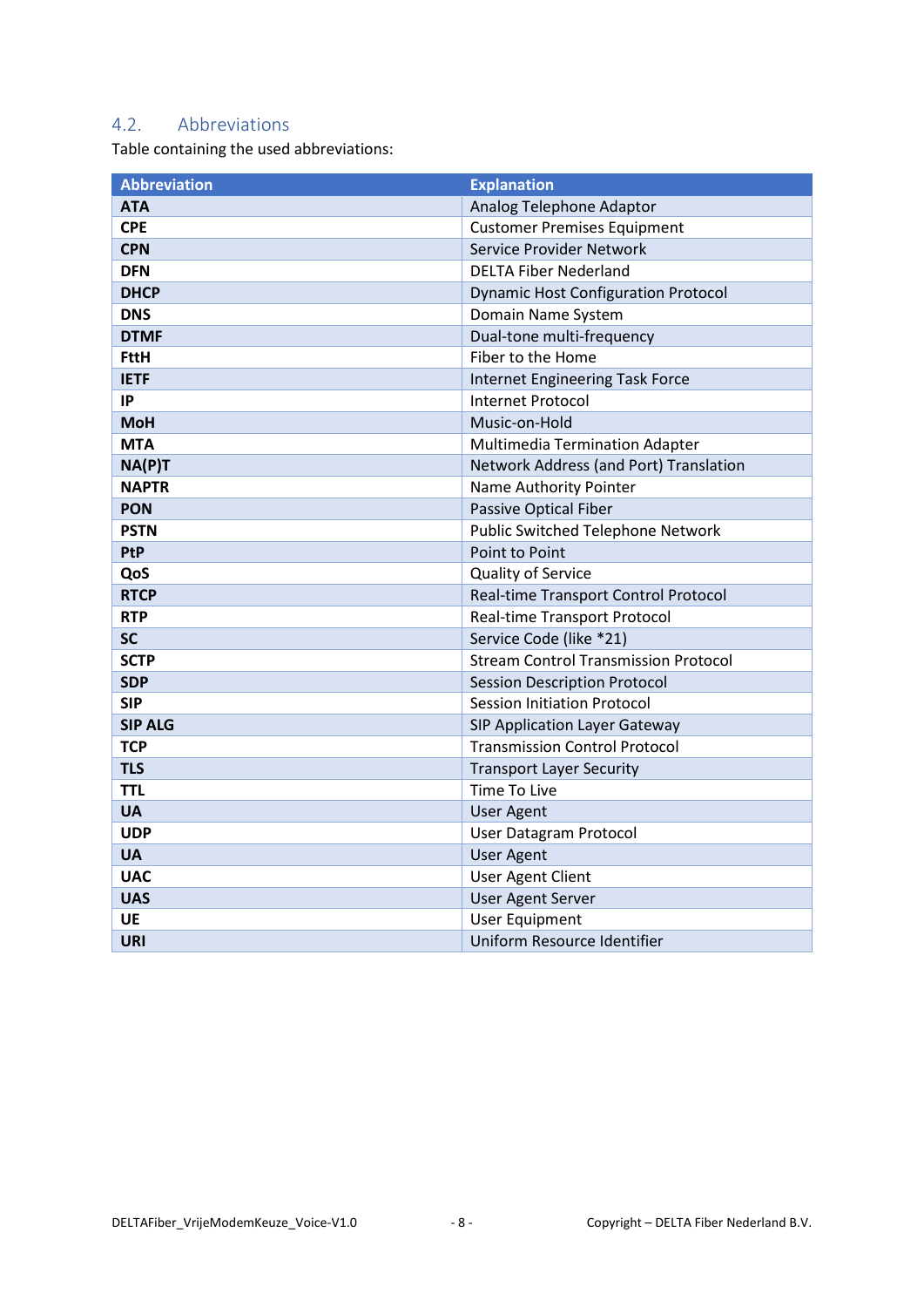# <span id="page-9-0"></span>5. Key Assumptions and Limitations of Scope

The primary service to be delivered over this interface is audio-based call origination and/or termination between the SIP UE and the Operator Networks.

The following is not supported and therefore out of scope:

- The delivery of any other service (e.g. video-based services, instant messaging, etc.)
- Signaling considerations between the SP-SSE and other Operator devices (e.g. Trunking Gateway)
- Signaling considerations between the SIP UE and other devices (e.g. IP phones)

The following part of the third party implementation, independent of the DFN network/service and therefore out of scope:

- Layer 3 network design and QoS considerations
- Element management, network management, network security, and other operational considerations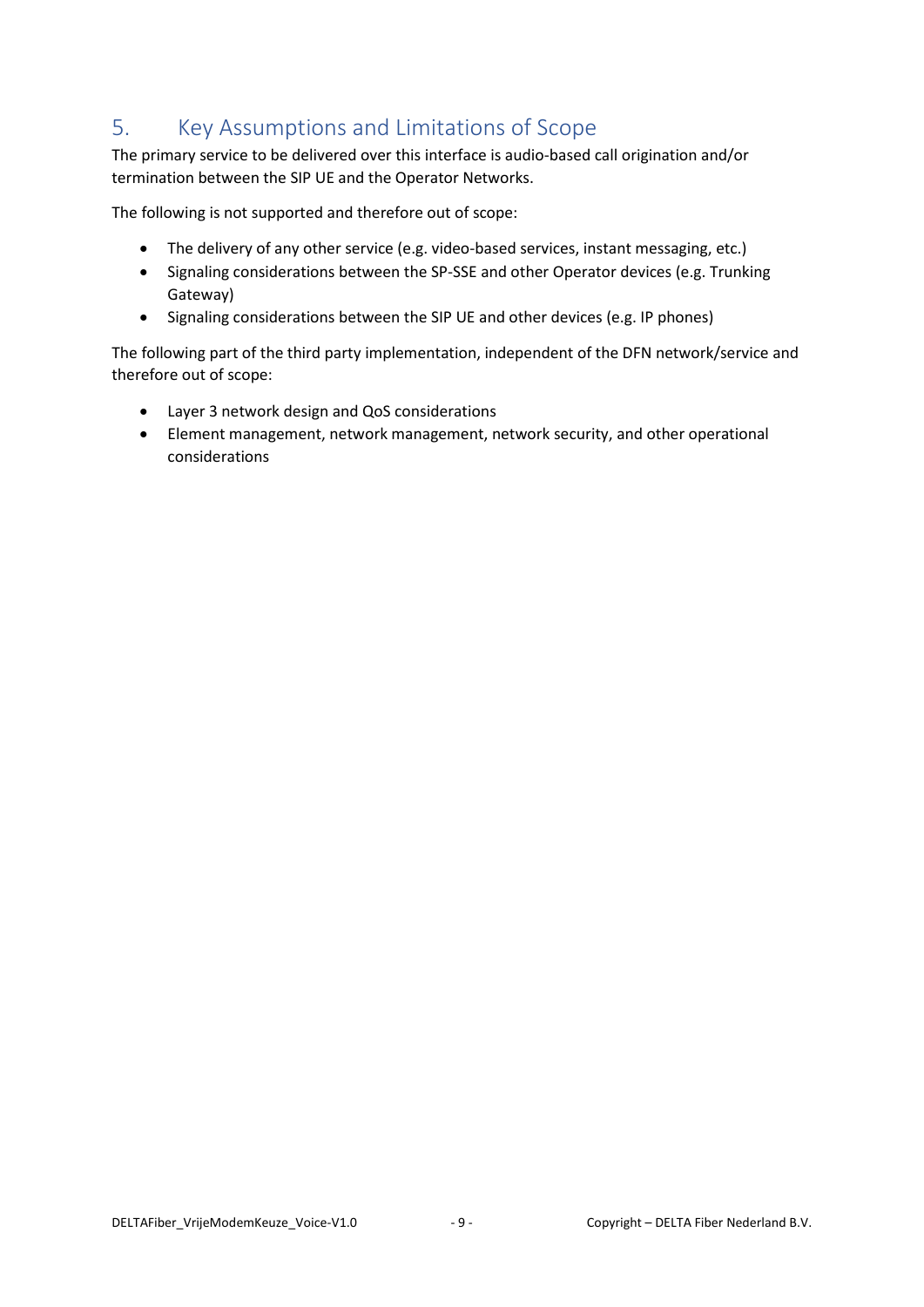## <span id="page-10-0"></span>6. IP Connectivity

IP Connectivity is necessary before an SIP device can be used for telephony. This depends on the access technique used, details can be found in DELTA Fiber Docsis, FTTH PtP and FTTH PON Interface Specification documents. These documents are leading over the listed bullets below:

### <span id="page-10-1"></span>6.1. DOCSIS / COAX

DELTA Fiber Docsis interface specification document

- The SIP UE **MUST** either use the same IP interface that is provisioned by Caiway/DELTA for data service (= Over-the-Top) for cable modems.
- The SIP UE **MUST NOT** announce itself as a PacketCable device by containing string like "pktc1.0", "pktc1.5" or "pktc2.0" in DHCP option 60.
- The SIP UE **MUST NOT** be configured with a static IP address.
- The SIP UE **MUST** conform to the requirements in DNS standards as described in RFC 1034, RFC 1035, RFC 2782, RFC 2915.
- The SIP UE **MUST** honor the Time to Live (TTL) of DNS lookups.
- The SIP UE **MUST** follow standard industry best practice behavior with regards to usage of TTL.

### <span id="page-10-2"></span>6.2. FttH Point-to-Point (PtP)

DELTA Fiber PtP interface specification document

- The SIP UE **MUST** use VLAN ID 102 with a separate IP interface for the SIP/VoIP.
- The SIP UE **MUST** use this VLAN for all SIP / VoIP related traffic.
- The SIP UE **MUST NOT** be configured with a static IP address.
- The SIP UE **MUST** obtain an IP address using standard DHCP RFC 2131.
- The SIP UE **MUST** at least request following options (Parameter Request List) to the DHCP server: 1 = Subnet Mask, 3 = Router, 6 = Domain Name Server.
- The SIP UE **MUST** conform to the requirements in DNS standards as described in RFC 1034, RFC 1035, RFC 2782, RFC 2915.
- The SIP UE **MUST** honor the Time to Live (TTL) of DNS lookups.
- The SIP UE **MUST** follow standard industry best practice behavior with regards to usage of TTL.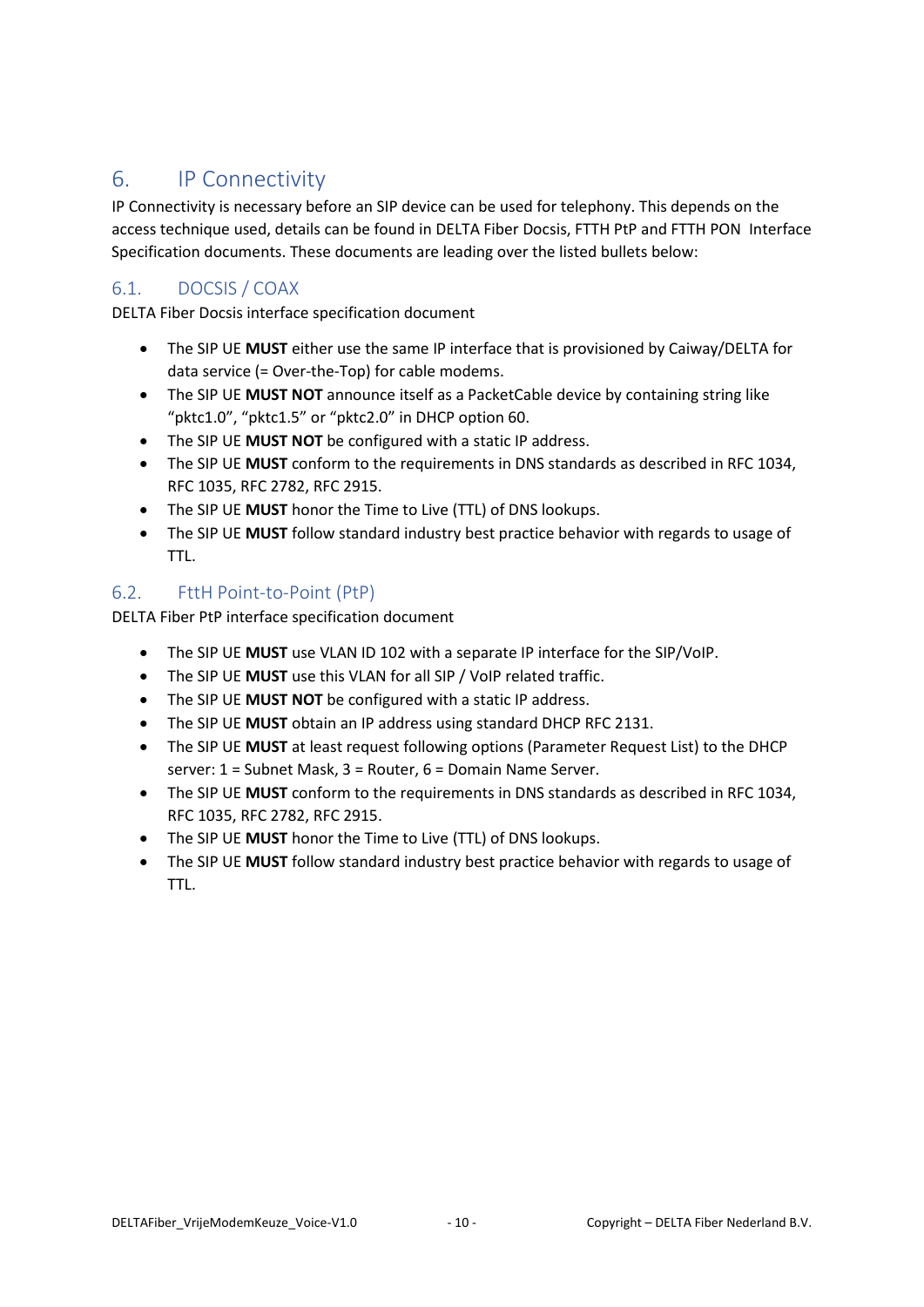### <span id="page-11-0"></span>6.3. FttH Point-to-Multipoint (XGS-PON)

DELTA Fiber PON interface specification document

- The SIP UE **MUST** use VLAN 102 with a separate IP interface for the SIP/VoIP.
- The SIP UE **MUST** use this VLAN for all SIP / VoIP related traffic.
- The SIP UE **MUST NOT** be configured with a static IP address.
- The SIP UE **MUST** obtain an IP address using standard DHCP RFC 2131.
- The SIP UE **MUST** at least request following options (Parameter Request List) to the DHCP server: 1 = Subnet Mask, 3 = Router, 6 = Domain Name Server.
- The SIP UE **MUST** conform to the requirements in DNS standards as described in RFC 1034, RFC 1035, RFC 2782, RFC 2915.
- The SIP UE **MUST** honor the Time to Live (TTL) of DNS lookups.
- The SIP UE **MUST** follow standard industry best practice behavior with regards to usage of TTL.

## <span id="page-11-1"></span>7. Basic SIP Support

SIP UE's **MUST** support SIP in accordance with RFC 3261, RFC 3263 and offer-answer in accordance with RFC 3264, as qualified by statements in later sections of this document.

For the purpose of NAT traversal, a SIP UE **MUST** use the same port from sending and receiving SIP packets in accordance with RFC 3581.

Requirements for support of other IETF RFC's and other standards are as stated in [20.3](#page-22-0) at the end of this document.

# <span id="page-11-2"></span>8. Supported Signaling Transport Protocols

SIP UE's **MUST** implement UDP.

SIP UE's **MUST** learn the port where the SP-SSE listens to, from DNS query as per RFC 3263. By default this SIP port is 5060.

SIP UE's **MUST NOT** use TCP, SCTP or TLS.

## <span id="page-11-3"></span>9. Modes of Operation

The only mode of operation supported in the context of this document is Registration mode. The other mode (Static mode) is not supported.

In the Registration mode, the SIP UE's conveys its SIP signaling address to the Operator Network using the SIP registration procedure defined in RFC 3261.

The SP-SSE authenticates the SIP UE using SIP Digest.

SIP UE's **MUST** support Registration mode.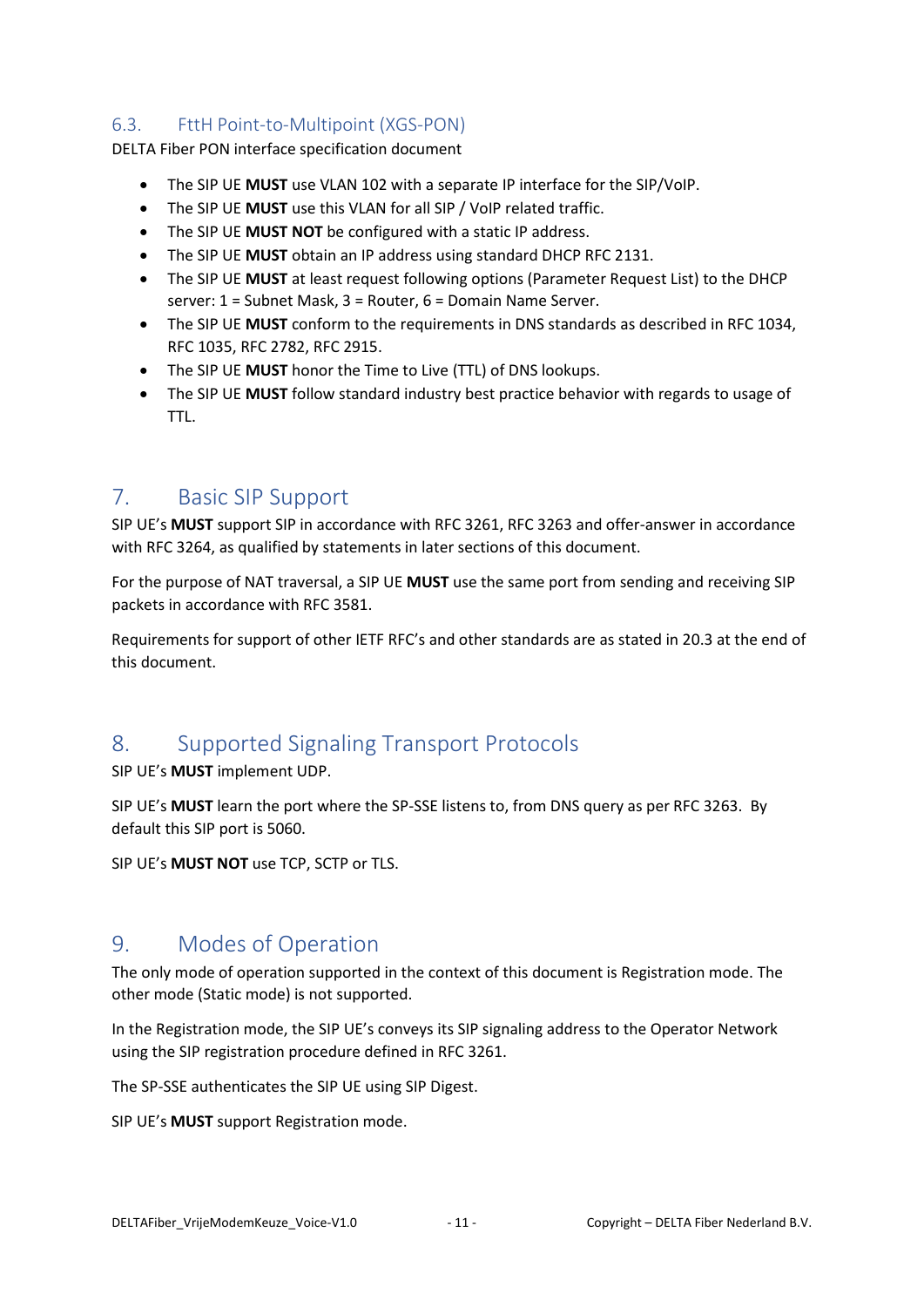#### <span id="page-12-0"></span>9.1. Registration Mode

In Registration mode, the SIP UE conveys its SIP signaling address to the Operator Network using the SIP registration procedure. In effect, the SIP UE registers with the Operator Network.

#### <span id="page-12-1"></span>9.1.1. Registration

In the REGISTER request, the SIP UE **MUST** include a Contact URI in accordance with RFC 3261 using a suitable domain part, e.g., the SIP UE's IP address. The SIP UE **MUST** insert the Registration AOR in the "From" and "To" header fields of the REGISTER request.

The REGISTER **MUST** include an expire header with a value of 300 seconds.

The SIP UE and SP-SSE **MUST** support the authentication mechanisms for digest authentication for the REGISTER requests, using a SIP Account and password agreed to by both parties. Using our SelfServiceportal, our Enduser is able to retrieve their SIP Account and set a SIP password.

#### <span id="page-12-2"></span>9.1.2. Failure of SIP Endpoint to reach the SP-SSE

If the SIP UE fails to receive any response to a REGISTER request in Timer F time (typically 32 seconds) or encounters a transport error when sending a REGISTER request, the SIP UE **MUST** consider the SP-SSE unreachable and try to register with an alternate SP-SSE address if it has one.

If the SIP UE has an established connection-based transport (e.g., TCP) to the SP-SSE, and Timer F expires or a transport error is encountered as above, it **MUST** try to re-establish a connection to the same SP-SSE before considering it unreachable, by resetting Timer F and sending a new REGISTER request. The SIP UE **MUST NOT** attempt to re-establish the connection to the same SP-SSE more than once before considering the SP-SSE unreachable.

If no SP-SSE is reachable, or no alternates are available, the SIP UE **MUST** delay reattempting Registration for 30 seconds, and increasing this delay value by doubling it for each successive delivery failure until delivery succeeds, up to a maximum value of 960 seconds.

The RFC 3261 (from section 17.1.1.1) describes the usage of the mentioned timers and behavior.

### <span id="page-12-3"></span>9.1.3. Unknown SIP Endpoint Identity

Due to the nature of the provisioning a SP-SSE cannot know if the user does exist, as the account may exists but not have been present at the moment the request arrives. If the account does not exist, the SP-SSE **MUST** send a 401 Unauthorized to the SIP UE, which **MUST** retry a Registration attempt later. Any other code sent by the SP-SSE could cause a permanent failure, and the SIP UE will never retry again unless rebooted.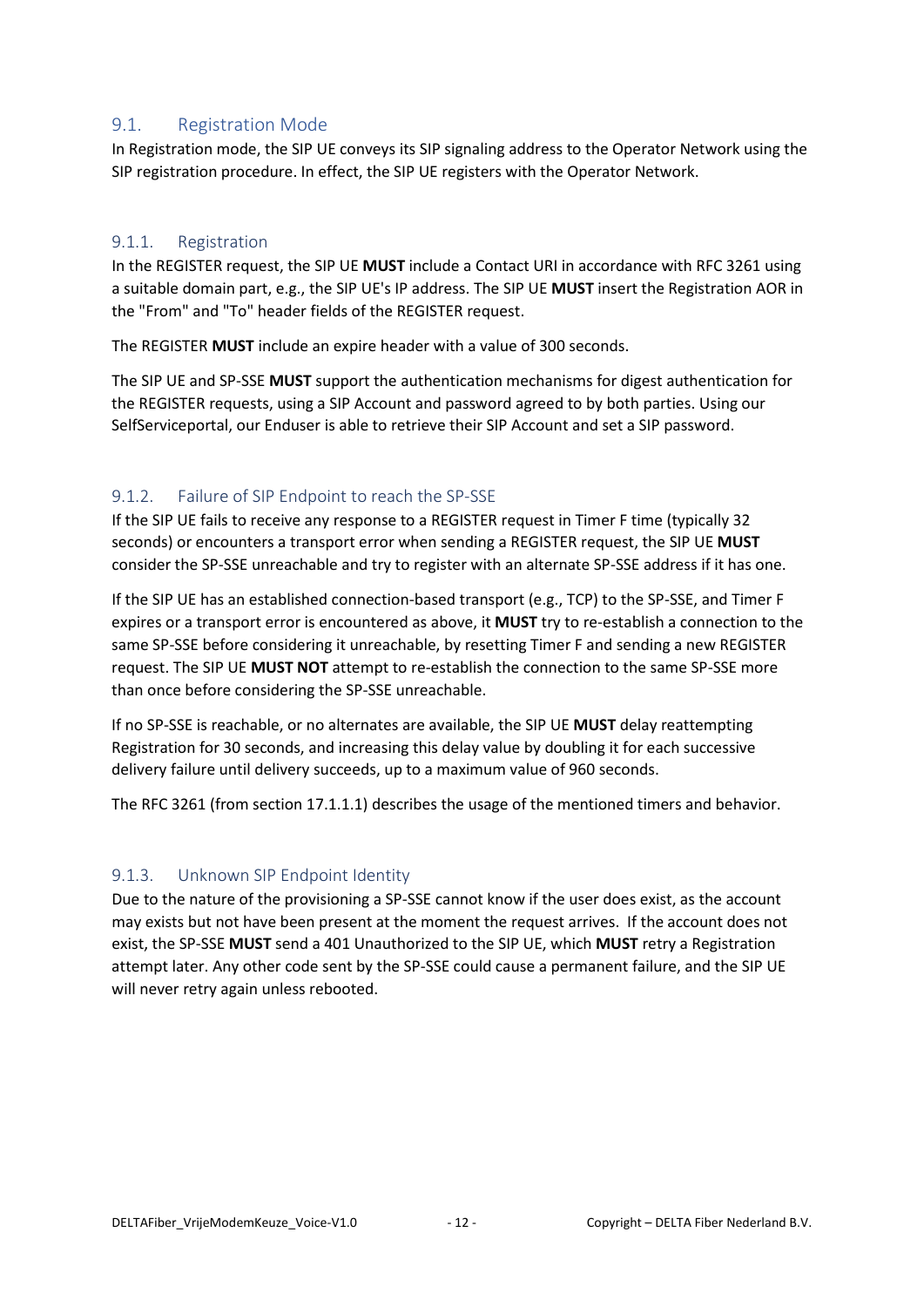### <span id="page-13-0"></span>9.1.4. Incorrect SIP Endpoint Password

If the digest challenge response of the SIP UE in its REGISTER request is stale or invalid, the SP-SSE will issue one of the following response codes:

- 401 Unauthorized,
- 407 Authentication Required or
- 403 Forbidden

If a SIP UE receives more than three responses of 401, 407 or 403 in aggregate, without a different response other than one of those in between, then the SIP UE **MUST** consider the Registration attempt to have failed.

#### <span id="page-13-1"></span>9.1.5. SP-SSE Administratively Disabled or Overloaded

An overloaded SP-SSE **MAY** generate a 503 Service Unavailable or 500 Internal Error response code to a REGISTER request, unless it is silently discarding requests due to overload, and **SHOULD** include a "Retry-After" header field value indicating how long the SIP UE should wait before re-attempting a REGISTER request to the same SP-SSE.

A SIP UE receiving such a response **MUST** support the "Retry-After" header field, and **MUST** honor the value as follows: if the value is 32 seconds or less, it **MUST** wait the requested time and retry the request to the same SP-SSE; if the value is larger, it **MUST** remember the value for that SP-SSE address instance, and try any alternate SP-SSE addresses it can. If an alternate SP-SSE can be successfully reached and Registration succeeds through the alternate, the SIP UE **MAY** discard the "Retry-After" value of the original. Otherwise, it **MUST** wait to reattempt registration to the original SP-SSE for the "Retry-After" interval.

#### <span id="page-13-2"></span>9.1.6. Registration-related failures for other requests

If a SIP UE encounters a transport error when attempting to contact the SP-SSE, encounters Timer F expiry (non-INVITE requests) or Timer B expiry (INVITE requests), or receives a 403 response for any non-REGISTER request, the SIP UE **MUST**

- consider the request attempt to have failed and
- assume that the SIP UE's registration is no longer active at the SP-SSE.

The RFC 3261 (from section 17.1.1.1) describes the usage of the mentioned timers and behavior.

### <span id="page-13-3"></span>9.1.7. Maintaining Registration

It is important that registrations are maintained and, in the event of failure, are re-established quickly, since the SP-SSE depends on the SIP UE being registered in order to deliver inbound requests to the SIP UE. The SIP UE **MUST** honor the REGISTER expiry time provided by the SP-SSE, and **MAY** send REGISTER requests more frequently if NAT and firewall policies require this.

If failure is detected a SIP UE **MUST** attempt reconnection, and if that fails **MUST** try an alternative SP-SSE if available.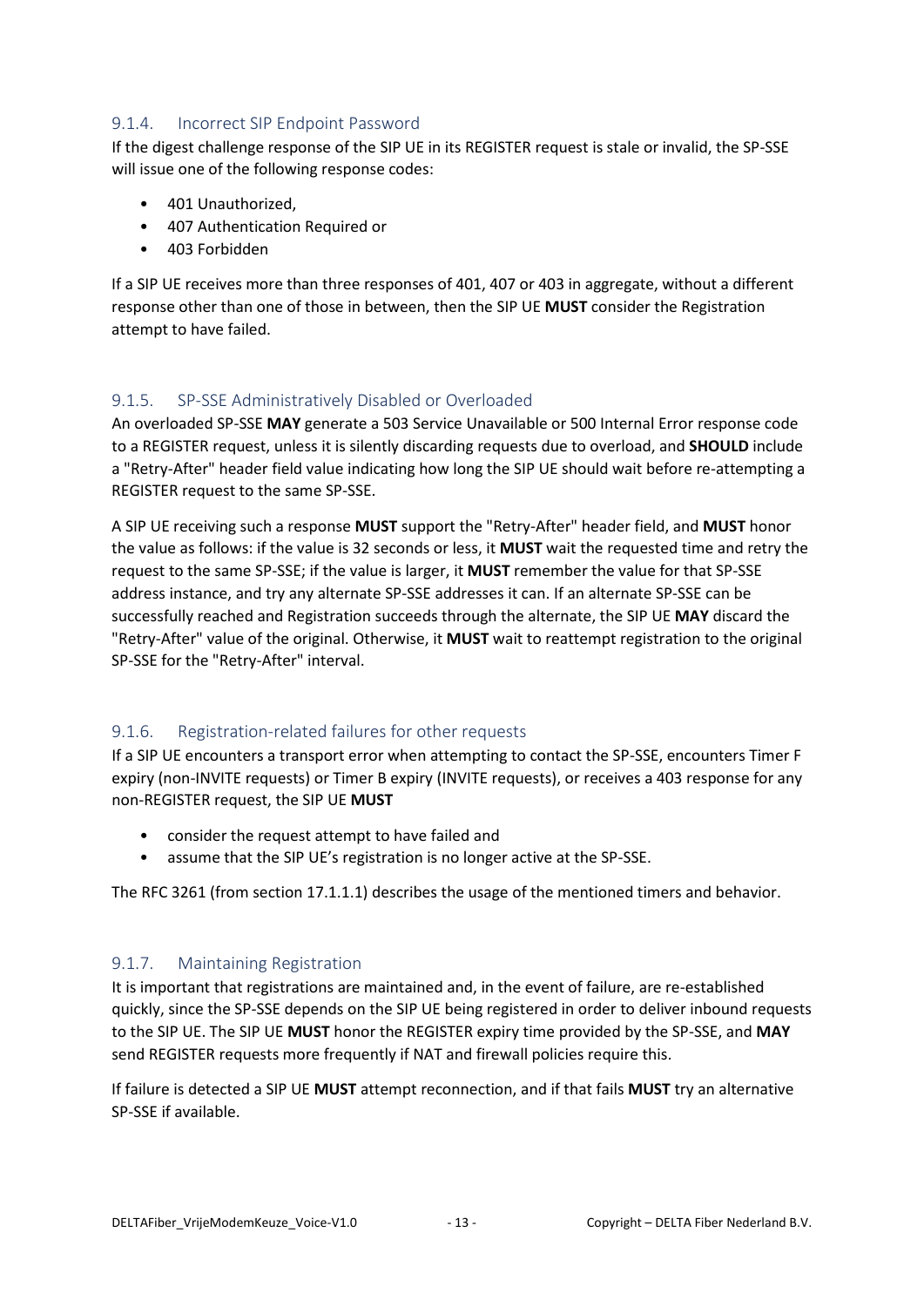### <span id="page-14-0"></span>9.1.8. Authentication of the SIP Endpoint by the Operator

The SIP UE **MUST** support the digest authentication scheme as described in Section 22.4 of RFC 3261. The Operator assigns the SIP UE an username and associated password that are valid within the Operator SIP domain (realm).

The following rules apply:

The SP-SSE **MAY** challenge any SIP request. The SIP UE **MUST** support receiving 401 Unauthorized and 407 Authentication Required from the SP-SSE. When so challenged by the SP-SSE, the SIP UE **MUST** respond with authentication credentials that are valid within the Operator.

In order to avoid unnecessary challenges, the SIP UE **SHOULD** include its authentication credentials using the current nonce in each subsequent request that allows authentication credentials to be sent to the SP-SSE.

## <span id="page-14-1"></span>10. Public Identities

SIP UE's **MUST** be able to support Public Identities in the form of a SIP URI containing a global E.164 [ITU-T E.164] number and the "user=phone" parameter.

For example:

sip: 0031101234567@SIP\_DOMAIN;user=phone

The global E.164 number **MAY** begin with a leading "+", **MUST NOT** contain a phone-context parameter and **MUST NOT** include visual separators.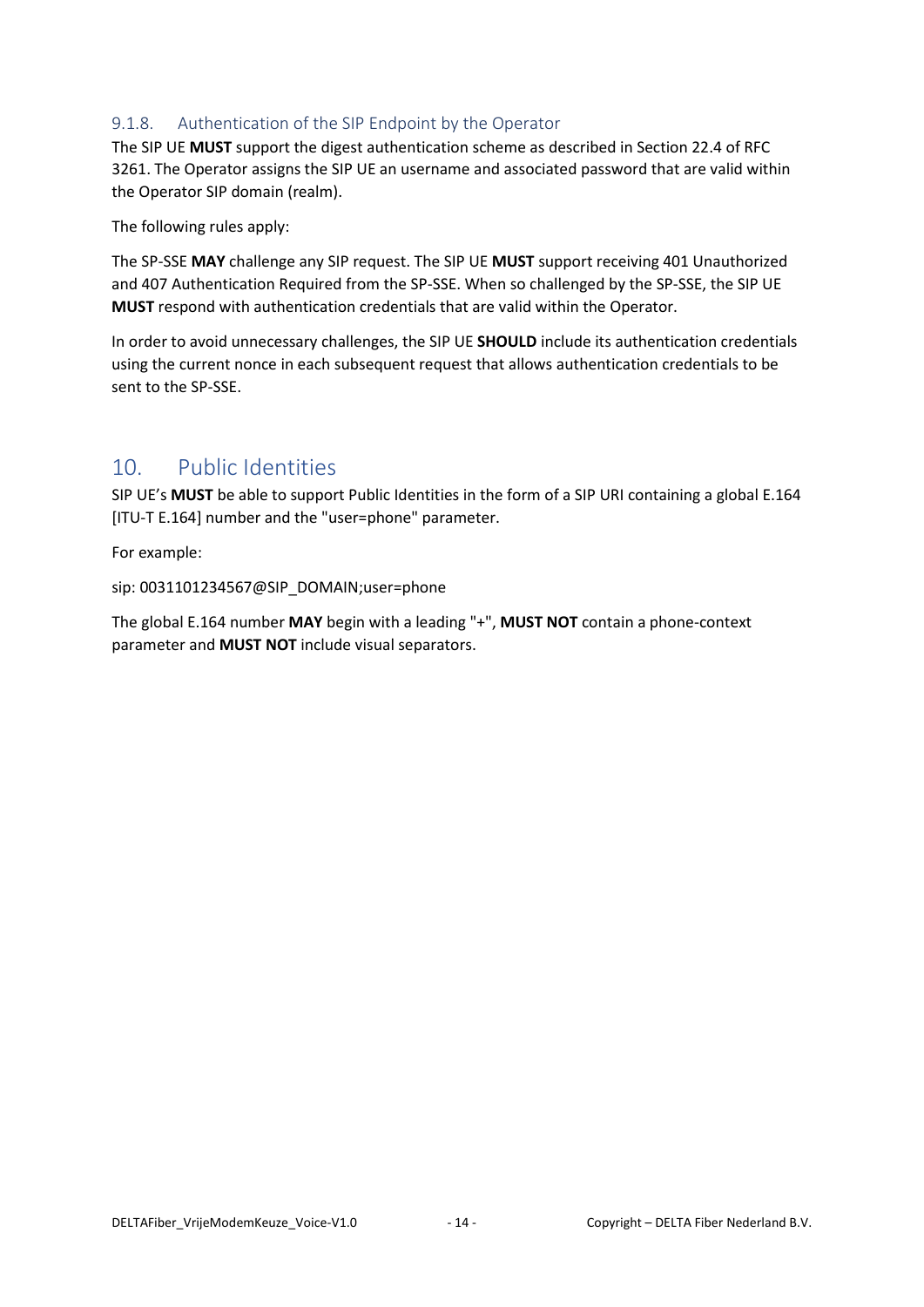# <span id="page-15-0"></span>11. Establishing Basic 2-Way Calls

This section describes the procedures for establishing basic 2-way calls between the SIP UE and the Operator Network.

### <span id="page-15-1"></span>11.1. Outgoing Calls from the Operator to the SIP Endpoint

#### <span id="page-15-2"></span>11.1.1. Request-URI

On receiving an INVITE request from the SP-SSE, the SIP UE **MUST** identify the called user based on the contents of the Request-URI.

#### <span id="page-15-3"></span>11.1.2. "To" header field

The SIP UE **MUST NOT** rely on the contents of "To" header field for routing-decisions, but **MUST** use the info from Request-URI instead.

### <span id="page-15-4"></span>11.1.3. "From" header field

For IP-based originations, there are no special restrictions on the contents of the "From" header field URI, beyond the requirements specified in RFC 3261. In cases where the SP-SSE needs to generate an anonymous URI (e.g., for a call incoming to the Operator Network from the PSTN for which calling number privacy is requested), the SP-SSE will send a URI as shown here.

<sip:anonymous@anonymous.invalid>

Note: no semantic meaning is attributed to the display name.

The SP-SSE populates the "From" header field with a SIP URI containing the E.164 calling number, the Operator SIP domain name, and the "user=phone" parameter as shown below.

If any display name information is available and has not been restricted for delivery, it will also be provided by the SP-SSE.

sip:0031101234567@SIP\_DOMAIN;user=phone

#### <span id="page-15-5"></span>11.1.4. "Privacy" header field

If the caller requested privacy the SP-SSE **MAY** remove any P-headers when the server is sending the request to a SIP UE. The P-headers are only preserved when calls are routed to other Operators and PSTN Gateways (trusted peers).

In addition the SP-SSE **SHALL** provide an anonymous "From" header field URI as specified before sending the request to the SIP UE.

The SIP UE **MUST** support receiving a "Privacy" header field from the SP-SSE that contains a privvalue of either 'id' or 'none', as per RFC 3325, RFC 5876 and RFC 3323.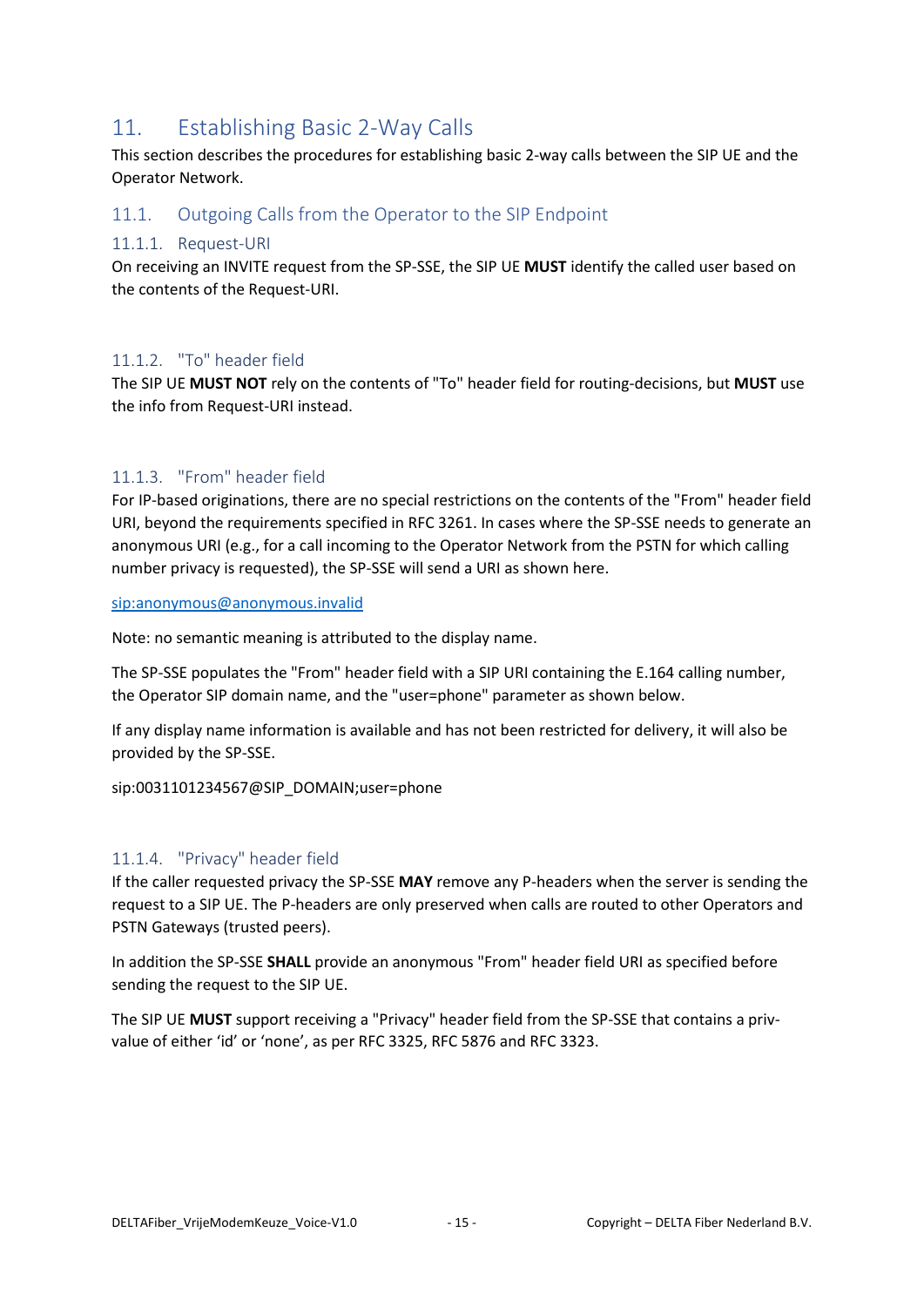### <span id="page-16-0"></span>11.2. Outgoing Calls from the SIP Endpoint to the Operator

This section describes SIP UE and SP-SSE requirements for populating and receiving the Request-URI and "To" and "From" header fields for new dialog INVITE requests sent from the SIP UE to the SP-SSE. The SIP UE **MUST** ensure that all other header fields in the INVITE request comply with RFC 3261.

This section covers the case where the call is initiated by the SIP UE.

#### <span id="page-16-1"></span>11.2.1. Request-URI

The SIP UE **MUST** populate the Request-URI of the INVITE request with a SIP URI of the following form, using the domain name of the Operator in the host part:

sip: 0031101234567@SIP\_DOMAIN;user=phone

#### <span id="page-16-2"></span>11.2.2. "To" header field

The "To" header field URI in a SIP request generated by the SIP UE is normally populated with the same URI as the Request-URI.

#### <span id="page-16-3"></span>11.2.3. "From" header field

The SIP UE **MUST** populate the "From" header field URI with a URI that the SP-SSE wishes to be used for caller identification. In cases where the SIP UE needs to generate an anonymous URI on behalf of a caller (as opposed to passing on a received anonymous URI), the SP-SSE will check the validity of the From header, it must match the authentication credentials.

If anonymity is required, the SP-SSE will manipulate the headers accordingly.

#### <span id="page-16-4"></span>11.2.4. "P-Asserted-Identity" header field

The SIP UE **MAY** include a "P-Asserted-Identity" header field in the INVITE request in accordance with the rules of RFC 3325 and RFC 5876, but the SP-SSE will remove any P-headers received from a SIP EU and will assert its own headers based on user profile in the database on the SP-SSE.

#### <span id="page-16-5"></span>11.2.5. "Privacy" header field

If the SIP UE requires privacy for a call by suppressing delivery of caller identity to downstream entities, the SP-SSE **MUST** include a "Privacy" header field with value 'id' in the INVITE request, in addition to providing an anonymous "From" header field URI as specified.

#### <span id="page-16-6"></span>11.2.6. User-Agent header field

The SIP UE **SHALL** contain a User-Agent header field containing a string with information about the UAC originating the request. It describes the source device that generated the SIP INVITE, with the contents/values of the following items: <VENDOR> <DEVICE MODEL/TYPE> <SOFTWARE VERSION>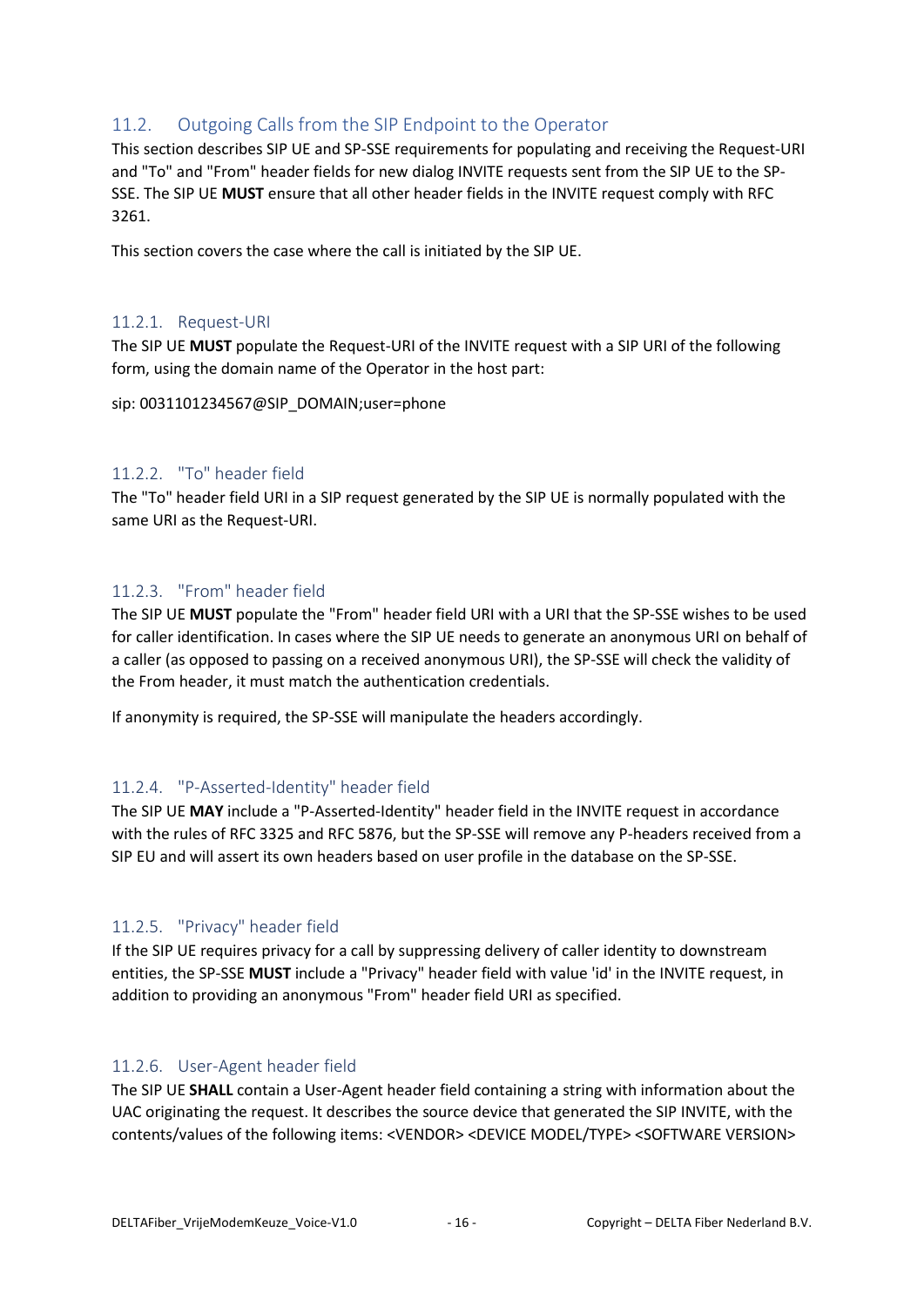# <span id="page-17-0"></span>12. Call Forwarding

Beside the SP-SSE based call forwarding where call forwarding's can be configured by the user via service codes (SC) also known as Voice Features, like calling to \*21, the SIP UE **MAY** also implement means to forward calls through the (web)interface. In order to forward a call, the SIP UE **MUST** send an INVITE request to the SP-SSE, with the Request-URI identifying the forwarded-to target destination.

The "To" header field URI can identify the originally targeted destination, in which case it will not match the Request-URI;

The "P-Asserted-Identity" header field can be absent or can assert an identity that is not a Public Identity;

The "From" header field URI **MUST** contain the Public Identity.

There **MUST** be a Diversion Header RFC 5806 that contain the Public Identity of the forwarding SIP UE.

## <span id="page-17-1"></span>13. Requirements for use of the re-INVITE method

The SIP UE **MUST** support both sending and receiving a re-INVITE request with an SDP offer, and sending and receiving a re-INVITE request without an SDP offer.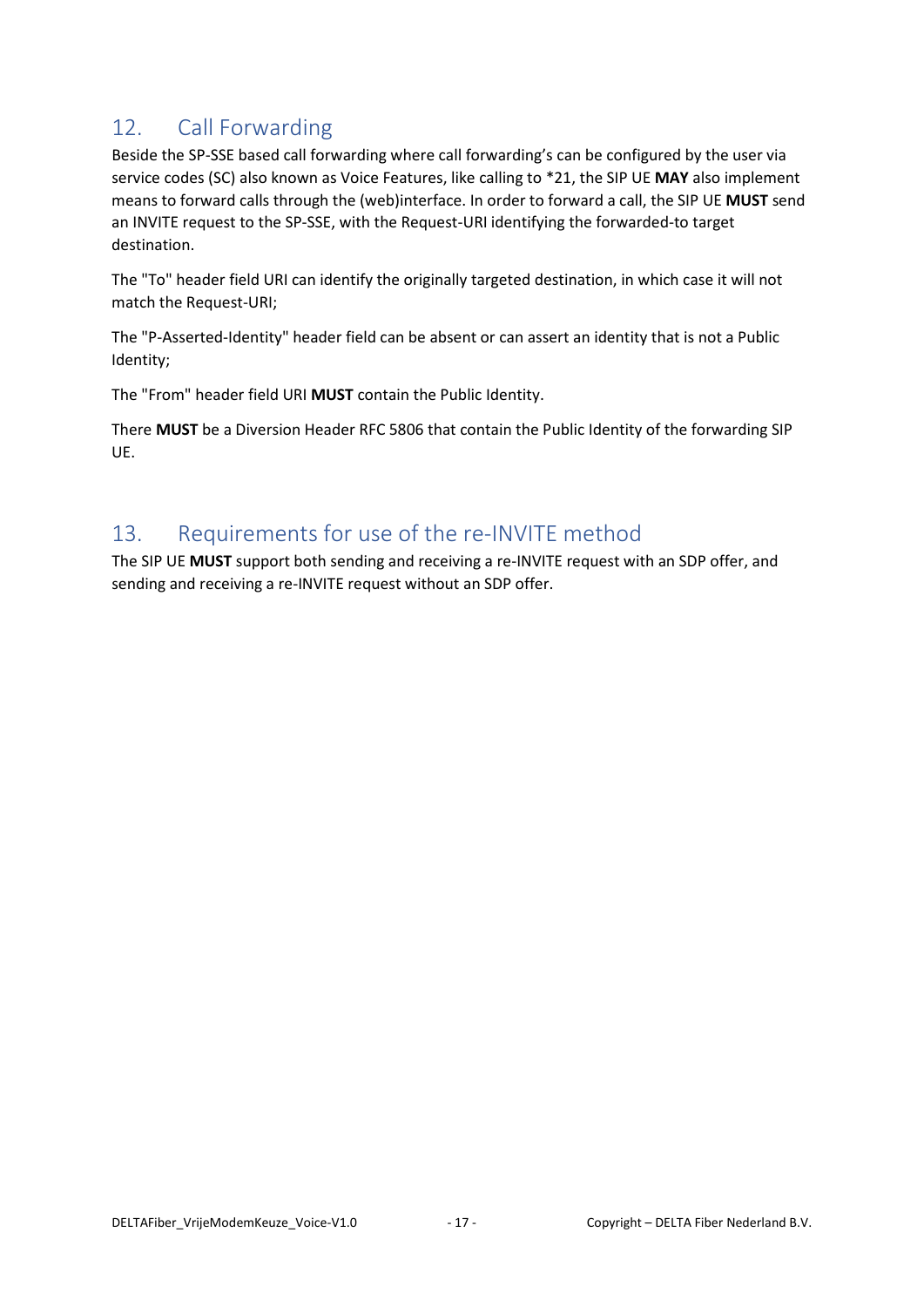# <span id="page-18-0"></span>14. Media and Session Interactions

### <span id="page-18-1"></span>14.1. SDP Offer/Answer

A SIP UE acting on behalf of a Media Endpoint that originates and/or terminates RTP traffic **MUST** utilize the Session Description Protocol (SDP) as described in RFC 4566 in conjunction with the offer/answer model described in RFC 3264 to exchange media capabilities (IP address, port number, media type, send/receive mode, codec, DTMF mode, etc.).

SIP UE's **MUST** be capable of receiving INVITE requests without an SDP offer and supplying an SDP offer in an appropriate response, in accordance with RFC 3261.

A SIP UE that participates in SDP offer/answer negotiation **MUST** be prepared to accept additional offers containing SDP with a version that has not changed, and **MUST** generate a valid answer (which could be the same SDP sent previously, or could be different).

A SIP UE that sends additional SDP offers with the same version **MUST** be prepared to accept answers with SDP which may be the same as the previously received SDP, or may be different.

SIP UE implementations sending changes to negotiated media capabilities via SIP re-INVITE **MUST** support RFC 3261.

The SIP UE **MUST** use the same port for sending and receiving media and control packets (called symmetric RTP/RTCP), otherwise one cannot traverse the NAT if the port has not been used for outgoing packets first, in accordance with RFC 4961.

### <span id="page-18-2"></span>14.2. Codec Support and Media Transport

A Media Endpoint **MUST** transport and receive voice samples using the real-time transport protocol (RTP) as described in RFC 3550.

Any Media Endpoint **MUST** use the ITU-T G.711 a-Law (PCMA) voice codec.

Any Media Endpoint **MAY** use the ITU-T G.711 mu-Law (PCMU) or G.729 voice codec.

Any Media Endpoint **MUST NOT** use Silence suppression or Comfort Noise (CN) voice codec (as referenced in RFC 3389).

Any Media Endpoint that originates and/or terminates RTP traffic over UDP **MUST** use the same UDP port for sending and receiving session media (i.e. symmetric RTP, as referenced in RFC 4961).

Any Media Endpoint that originates and/or terminates RTP traffic **MUST** be capable of processing RTP packets with a different packetization rate than the rate used for sending.

Any Media Endpoint that originates and/or terminates voice traffic **MUST** support the ITU-T G.711 a-Law (PCMA) and mu-Law (PCMU) voice codec with a packetization rate of 20 ms.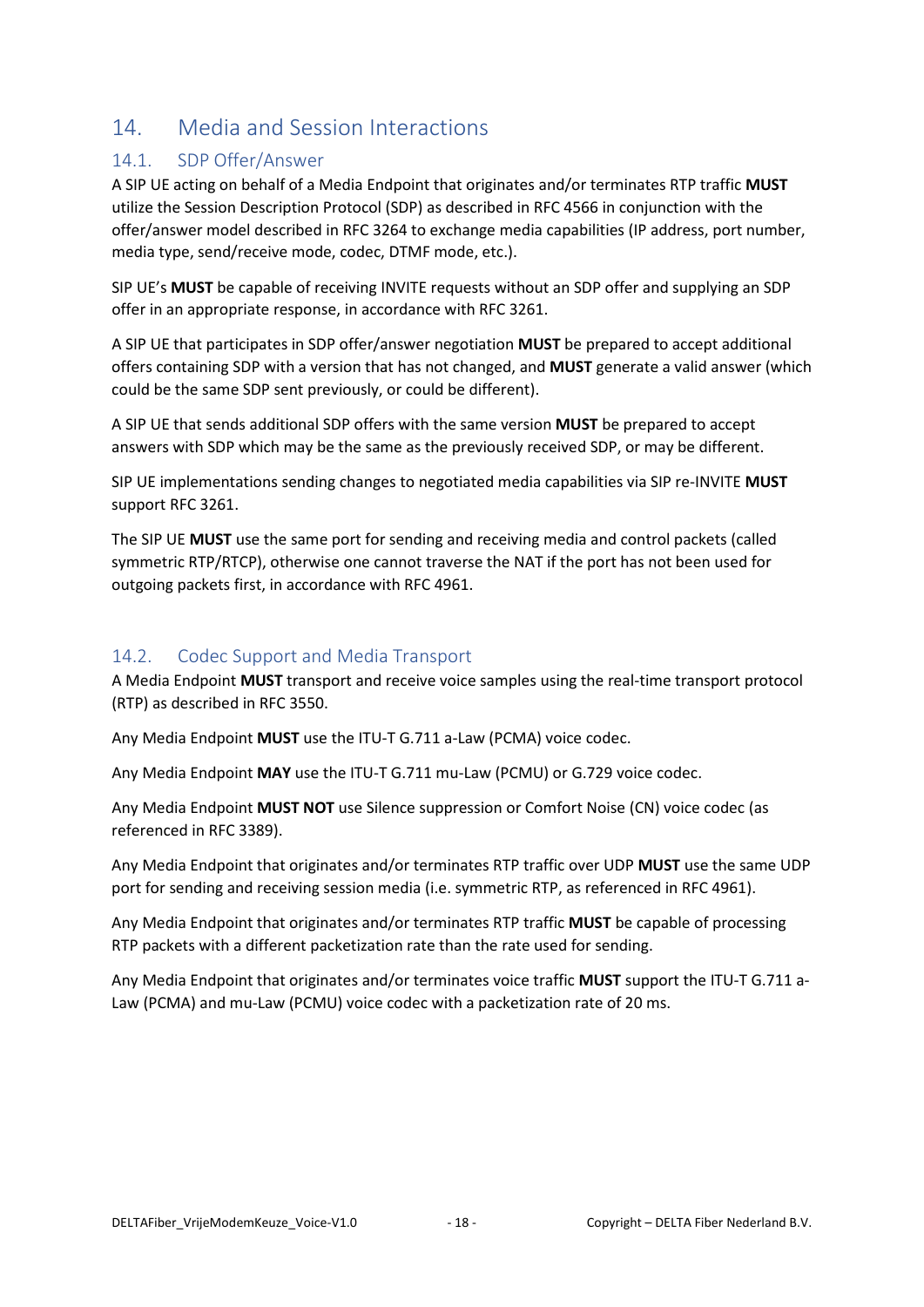### <span id="page-19-0"></span>14.3. Transport of DTMF Tones

A SIP UE **MUST** advertise support for telephone-events RFC 4733 in its SDP on behalf of any Media Endpoint that supports receiving DTMF digits using RFC 4733 procedures.

Any Media Endpoint that supports receiving DTMF **MUST** support RFC 4733 procedures.

Any Media Endpoint that supports sending DTMF **MUST** use the RFC 4733 procedures to transmit DTMF tones using the RTP telephone-event payload format, provided that the other side has advertised support for receiving RFC 4733 in the offer/answer exchange.

To provide backward compatibility with RFC 2833 implementations, any Media Endpoint **MUST** be prepared to receive telephone-event packets for all events in the range 0-15 and a SIP UE **MUST** be prepared to accept SDP with a payload type mapped to telephone-event.

#### <span id="page-19-1"></span>14.4. FAX Calls

T.38 FAX relay **MUST NOT** be used.

Faxes and other modem transmissions **MUST** be supported over in-band ITU-T G.711 a-Law (PCMA) voice codec or **MAY** over ITU-T G.711 mu-Law (PCMA) voice codec, but we cannot guarantee the end-to-end interoperability.

### <span id="page-19-2"></span>14.5. Ringback Tone and Early Media

The delivery of in-band announcements and call progress tones from the Operator to a caller before a call is answered is achieved through early media. When acting as a call originator, the SIP UE, upon receipt of a 180 provisional response message (whether reliable RFC 3262 or unreliable) **MUST** instruct the Media Endpoint to play local Ringback tone to the user. Upon receipt of SDP in any 18x provisional response message (reliable RFC 3262 or unreliable), the SIP UE **MUST** forward this information to the Media Endpoint.

When acting as a call terminator and expecting the originating end to provide local Ringback tone, the Media Endpoint **MUST NOT** send RTP packets to the originator if a 180 provisional response message was sent. A Media Endpoint, on receipt of an instruction to play local Ringback tone, **MUST** do so until it receives valid RTP packets or is instructed by the SIP UE that the call has been answered. On receipt of valid RTP packets, a Media Endpoint **MUST** disable any local Ringback tone and play the received media. A Media Endpoint, on receipt of information concerning received SDP, **MAY** use the information to determine whether RTP packets received are valid and **MAY** discard RTP packets arriving before that time.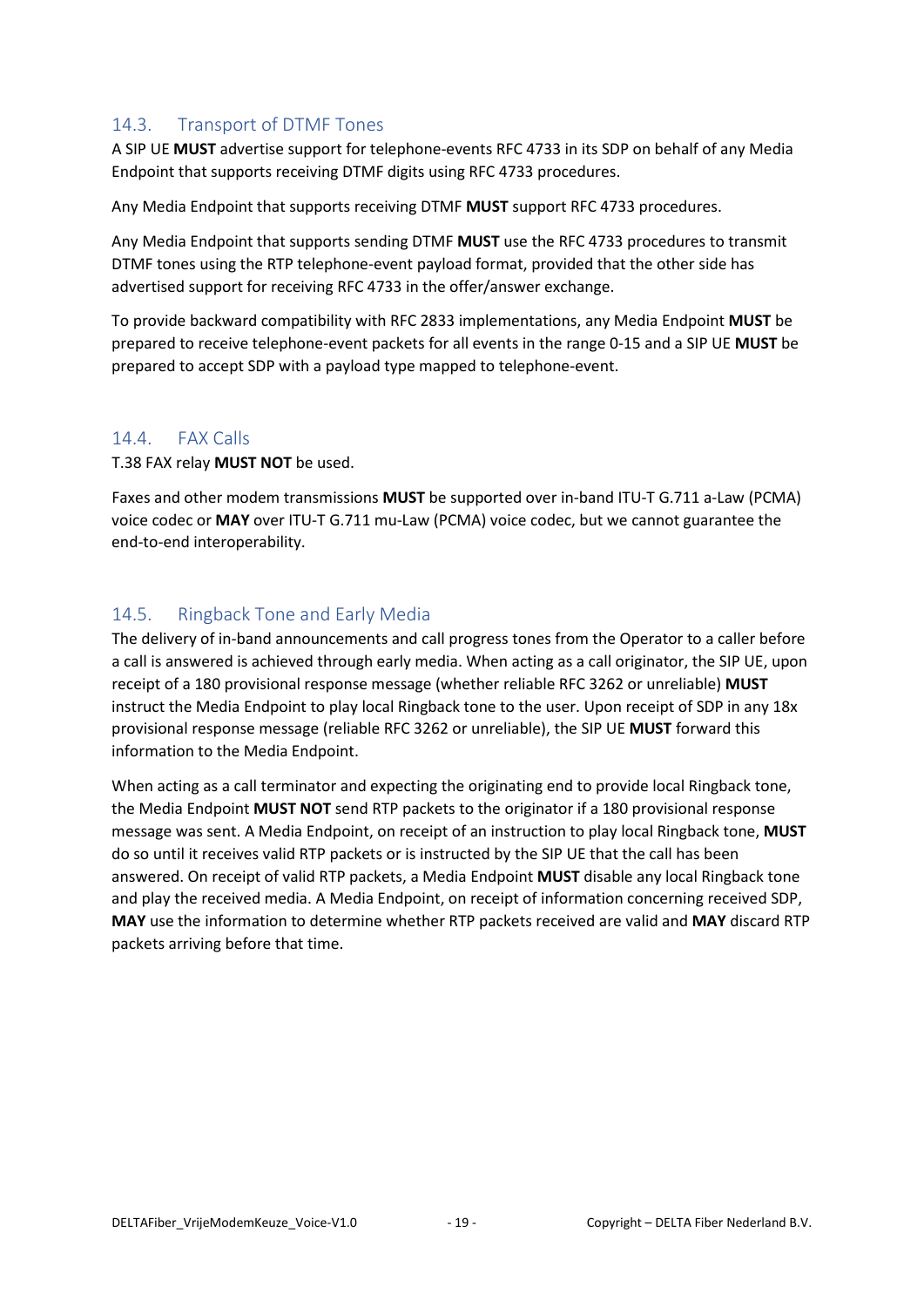# <span id="page-20-0"></span>15. Supported Service Codes

The SP-SSE supports Service Codes, also known as Voice Features or Telephony services, which are handled by the platform used at our Service Provider Network.

In order to make use of these Service Codes, the SIP UE **MUST** send an INVITE request to the SP-SSE, with the Request-URI which are valid destinations.

Examples are:

| <b>URI</b>                       | <b>Description</b>                                               |
|----------------------------------|------------------------------------------------------------------|
| *21* <destination></destination> | Enable Forward all incoming calls to <destination></destination> |
| $*21*$                           | Disable Forward all incoming calls                               |
| $*21*1$                          | Enable Forward all incoming calls to Voicemail                   |
| $*62*$                           | Enable/Disable Block incoming anonymous calls                    |

More examples are listed in the following Enduser reference guides:

<https://www.caiway.nl/klantenservice/telefonie/doorschakelen/sterretjesdiensten>

<https://www.delta.nl/bellen/mogelijkheden>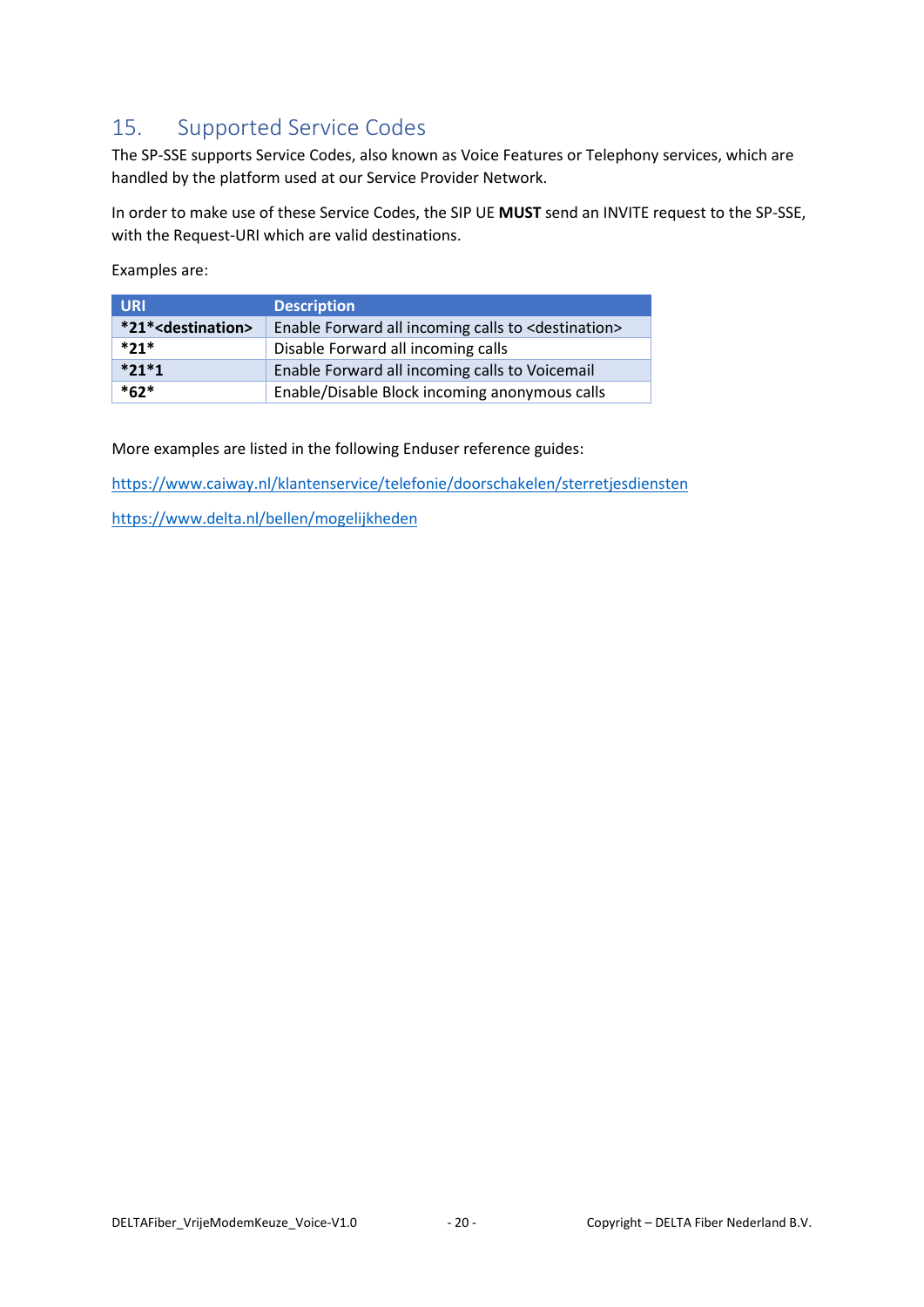# <span id="page-21-0"></span>16. References

## <span id="page-21-1"></span>16.1. ITU-T

International Telecommunications Union (ITU-T) References overview:

| <b>URL</b>         | <b>Author(s)</b>                                    | <b>Subject</b>                                                                                                                                       | <b>Ref</b> | <b>Date</b>   |
|--------------------|-----------------------------------------------------|------------------------------------------------------------------------------------------------------------------------------------------------------|------------|---------------|
| <b>ITU-T E.164</b> | International<br><b>Telecommunications</b><br>Union | "Recommendation E.164: The<br>international public<br>telecommunication numbering<br>plan"                                                           | E.164      | May 1997      |
| <b>ITU-T G.168</b> | International<br><b>Telecommunications</b><br>Union | "Recommendation<br>G.168: Digital network echo<br>cancellers"                                                                                        | G.168      | January 2007  |
| <b>ITU-T G.711</b> | International<br>Telecommunications<br>Union        | "Recommendation G.711: Pulse<br>code modulation (PCM) of voice<br>frequencies"                                                                       | G.711      | November 1988 |
| <b>ITU-T G.729</b> | International<br>Telecommunications<br>Union        | "Recommendation ITU-T G.729:<br>Coding of speech at 8 kbit/s<br>using conjugate-structure<br>algebraic-code-excited linear<br>prediction (CS-ACELP)" | G.729      | January 2007  |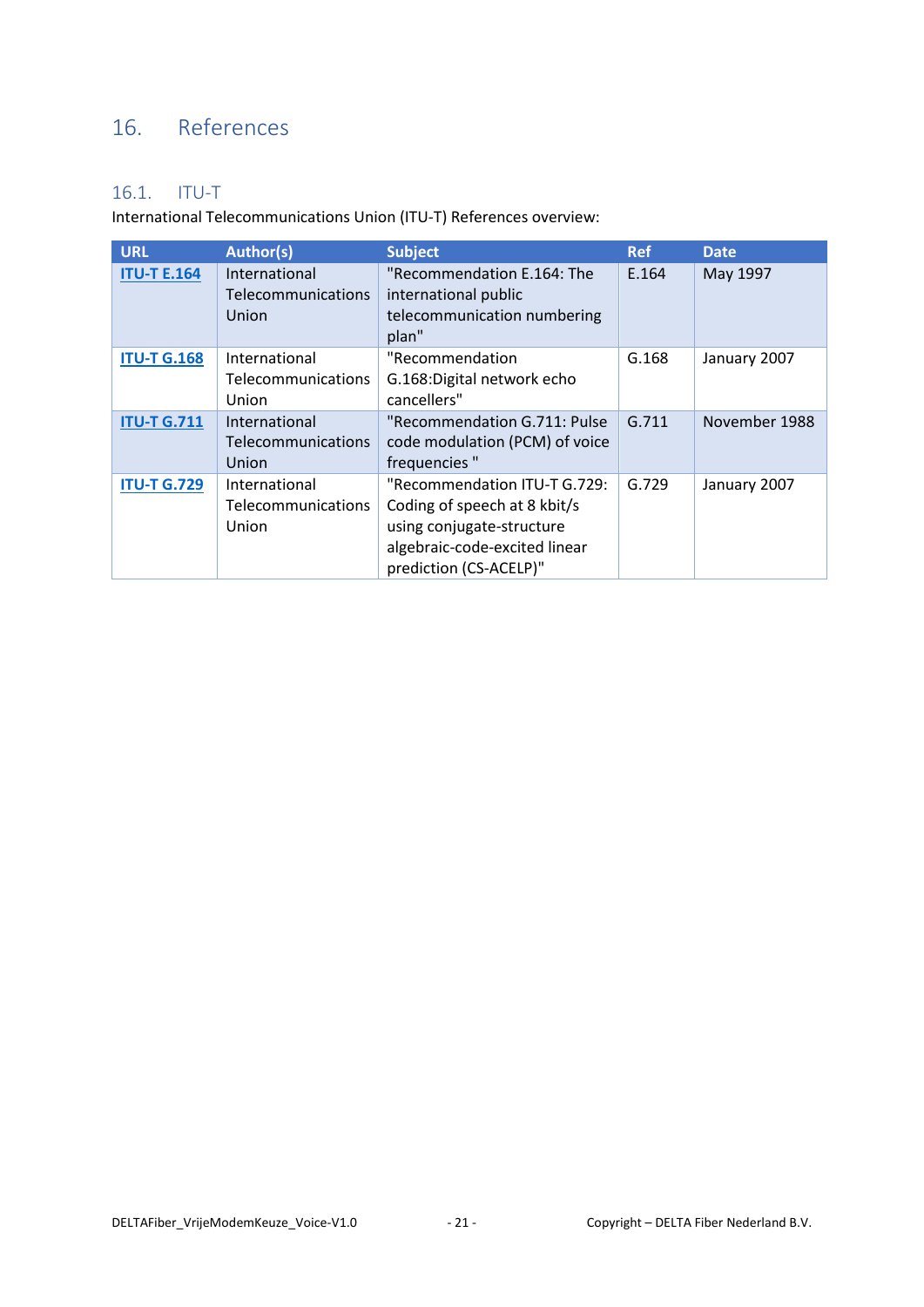### <span id="page-22-0"></span>16.2. IETF RFC

RFC References overview from the Internet Engineering Task Force [\(IETF\)](https://www.ietf.org/):

| <b>RFC URL</b> | <b>Author(s)</b>                                                                                                                  | <b>Subject</b>                                                                             | <b>Ref</b>                       | <b>Date</b>       |
|----------------|-----------------------------------------------------------------------------------------------------------------------------------|--------------------------------------------------------------------------------------------|----------------------------------|-------------------|
| <b>RFC1034</b> | P. Mockapetris                                                                                                                    | "DOMAIN NAMES - CONCEPTS AND<br><b>FACILITIES"</b>                                         | <b>RFC 1034</b>                  | November 1987     |
| <b>RFC1035</b> | P. Mockapetris                                                                                                                    | "DOMAIN NAMES -<br><b>IMPLEMENTATION AND</b><br>SPECIFICATION"                             | <b>RFC 1035</b>                  | November 1987     |
| <b>RFC1918</b> | Y. Rekhter, R. G<br>Moskowitz, D.<br>Karrenberg, G.J.<br>de Groot, E. Lear                                                        | "Address Allocation for Private<br>Internets"                                              | <b>RFC 1918</b>                  | February 1996     |
| <b>RFC2119</b> | S. Bradner                                                                                                                        | "Key words for use in RFCs to<br>Indicate Requirement Levels"                              | <b>BCP 14</b><br><b>RFC 2119</b> | <b>March 1997</b> |
| <b>RFC2131</b> | R. Droms                                                                                                                          | "Dynamic Host Configuration<br>Protocol"                                                   | <b>RFC 2131</b>                  | <b>March 1997</b> |
| <b>RFC2246</b> | T. Dierks, C. Allen                                                                                                               | "The TLS Protocol Version 1.0"                                                             | <b>RFC 2246</b>                  | January 1999      |
| <b>RFC2560</b> | M. Myers et. al.                                                                                                                  | "X.509 Internet Public Key<br>Infrastructure Online Certificate<br>Status Protocol - OCSP" | <b>RFC 2560</b>                  | <b>June 1999</b>  |
| <b>RFC2782</b> | A. Gulbrandsen,<br>P. Vixie, L. Esibov                                                                                            | "A DNS RR for specifying the<br>location of services (DNS SRV)"                            | <b>RFC 2782</b>                  | February 2000     |
| <b>RFC2833</b> | H. Schulzrinne, S.<br>Petrack                                                                                                     | "RTP Payload for DTMF Digits,<br><b>Telephony Tones and Telephony</b><br>Signals"          | <b>RFC 2833</b>                  | May 2000          |
| <b>RFC2915</b> | M. Mealling, R.<br>Daniel                                                                                                         | "The Naming Authority Pointer<br>(NAPTR) DNS Resource Record"                              | <b>RFC 2915</b>                  | September 2000    |
| <b>RFC3261</b> | J. Rosenberg, H.<br>Schulzrinne, G.<br>Camarillo, A.<br>Johnston, J.<br>Peterson, R.<br>Sparks, M.<br>Handley, and E.<br>Schooler | "SIP: Session Initiation Protocol"                                                         | <b>RFC 3261</b>                  | <b>June 2002</b>  |
| <b>RFC3262</b> | J. Rosenberg, H.<br>Schulzrinne                                                                                                   | "Reliability of Provisional<br>Responses in Session Initiation<br>Protocol (SIP) "         | <b>RFC 3262</b>                  | <b>June 2002</b>  |
| <b>RFC3263</b> | J. Rosenberg, H.<br>Schulzrinne                                                                                                   | "Session Initiation Protocol (SIP):<br>Locating SIP Servers"                               | <b>RFC 3263</b>                  | <b>June 2002</b>  |
| <b>RFC3264</b> | J. Rosenberg, H.<br>Schulzrinne                                                                                                   | "An Offer/Answer Model with<br>Session Description Protocol (SDP)"                         | <b>RFC 3264</b>                  | June 2002         |
| <b>RFC3265</b> | A. B. Roach                                                                                                                       | "Session Initiation Protocol (SIP)-<br>Specific Event Notification."                       | <b>RFC 3265</b>                  | <b>June 2002</b>  |
| <b>RFC3311</b> | J. Rosenberg                                                                                                                      | "The Session Initiation Protocol<br>(SIP) UPDATE Method"                                   | <b>RFC 3311</b>                  | September 2002    |
| <b>RFC3323</b> | J. Peterson                                                                                                                       | "A Privacy Mechanism for the<br>Session Initiation Protocol (SIP)"                         | <b>RFC 3323</b>                  | November 2002     |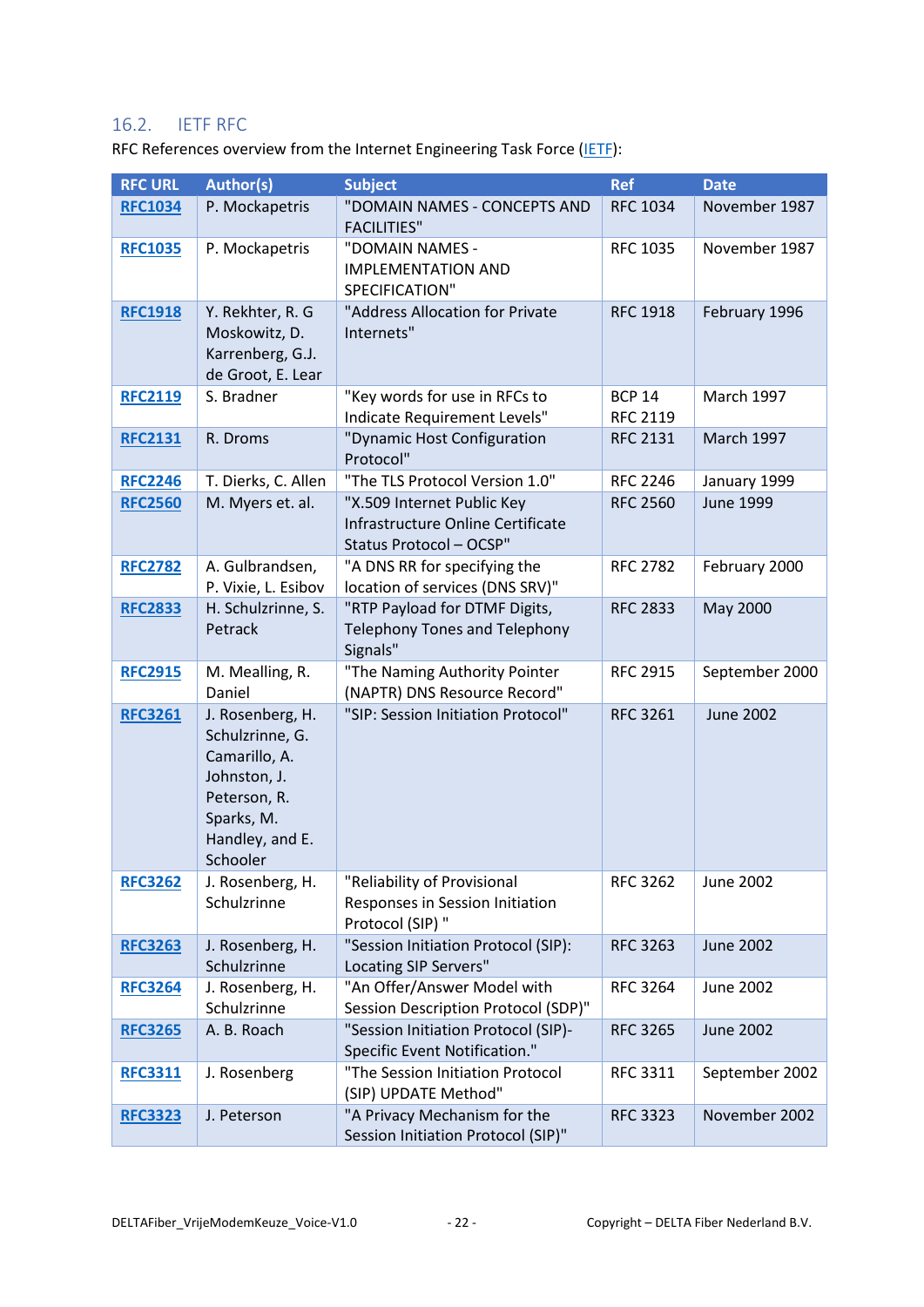| <b>RFC URL</b> | <b>Author(s)</b>          | <b>Subject</b>                                     | <b>Ref</b>      | <b>Date</b>       |
|----------------|---------------------------|----------------------------------------------------|-----------------|-------------------|
| <b>RFC3325</b> | C. Jennings, J.           | "Private Extensions to the Session                 | <b>RFC 3325</b> | November 2002     |
|                | Peterson, M.              | Initiation Protocol (SIP) for Asserted             |                 |                   |
|                | Watson                    | Identity within Trusted Networks"                  |                 |                   |
| <b>RFC3327</b> | D. Willis, and B.         | "Session Initiation Protocol (SIP)                 | <b>RFC 3327</b> | December 2002     |
|                | Hoeneisen                 | <b>Extension Header Field for</b>                  |                 |                   |
|                |                           | Registering Non-Adjacent Contacts"                 |                 |                   |
| <b>RFC3389</b> | R. Zopf                   | "Real-time Transport Protocol (RTP)                | <b>RFC 3389</b> | September 2002    |
|                |                           | Payload for Comfort Noise (CN) "                   |                 |                   |
| <b>RFC3515</b> | R. Sparks                 | "The Session Initiation Protocol                   | <b>RFC 3515</b> | April 2003        |
|                |                           | (SIP) Refer Method"                                |                 |                   |
| <b>RFC3550</b> | H. Schulzrinne, S.        | "RTP: A Transport Protocol for Real-               | <b>RFC 3550</b> | <b>July 2003</b>  |
|                | Casner, R.                | Time Applications"                                 |                 |                   |
|                | Frederick, V.<br>Jacobson |                                                    |                 |                   |
| <b>RFC3581</b> | J. Rosenberg, H.          | "An Extension to the Session                       | <b>RFC 3581</b> | August 2003       |
|                | Schulzrinne               | Initiation Protocol (SIP) for                      |                 |                   |
|                |                           | Symmetric Response Routing"                        |                 |                   |
| <b>RFC3665</b> | A. Johnston, S.           | "Session Initiation Protocol (SIP)                 | <b>RFC 3665</b> | December 2003     |
|                | Donovan, R.               | <b>Basic Call Flow Examples"</b>                   | <b>BCP 75</b>   |                   |
|                | Sparks, C.                |                                                    |                 |                   |
|                | Cunningham, K.            |                                                    |                 |                   |
|                | <b>Summers</b>            |                                                    |                 |                   |
| <b>RFC4538</b> | J. Rosenberg              | "Request Authorization through                     | <b>RFC 4538</b> | <b>June 2006</b>  |
|                |                           | Dialog Identification in the Session               |                 |                   |
|                |                           | Initiation Protocol (SIP) "                        |                 |                   |
| <b>RFC4566</b> | M. Handley, V.            | "SDP: Session Description Protocol"                | <b>RFC 4566</b> | <b>July 2006</b>  |
|                | Jacobson, C.              |                                                    |                 |                   |
|                | Perkins                   |                                                    |                 |                   |
| <b>RFC4733</b> | H. Schulzrinne, T.        | "RTP Payload for DTMF Digits,                      | <b>RFC 4733</b> | December 2006     |
|                | Taylor                    | Telephony Tones, and Telephony                     | (Obsoletes      |                   |
|                |                           | Signals"                                           | RFC 2833)       |                   |
| <b>RFC4856</b> | S. Casner                 | "Media Type Registration of                        | <b>RFC 4856</b> | <b>March 2007</b> |
|                |                           | Payload Formats in the RTP Profile                 |                 |                   |
|                |                           | for Audio and Video Conferences"                   |                 |                   |
| <b>RFC4961</b> | D. Wing                   | "Symmetric RTP / RTP Control                       | <b>RFC 4961</b> | <b>July 2007</b>  |
|                |                           | Protocol (RTCP)"<br>"Dial String Parameter for the | <b>RFC 4967</b> |                   |
| <b>RFC4967</b> | B. Rosen                  | Session Initiation Protocol Uniform                |                 | <b>July 2007</b>  |
|                |                           | Resource Identifier"                               |                 |                   |
| <b>RFC5031</b> | H. Schulzrinne            | "A Uniform Resource Name (URN)                     | <b>RFC 5031</b> | January 2008      |
|                |                           | for Emergency and Other Well-                      |                 |                   |
|                |                           | Known Services"                                    |                 |                   |
| <b>RFC5280</b> | D. Cooper et. al.         | "Internet X.509 Public Key                         | <b>RFC 5280</b> | May 2009          |
|                |                           | Infrastructure Certificate and                     |                 |                   |
|                |                           | Certificate Revocation List (CRL)                  |                 |                   |
|                |                           | Profile"                                           |                 |                   |
| <b>RFC5589</b> | R, Sparks, A.             | "Session Initiation Protocol Call                  | <b>RFC 5589</b> | <b>March 2009</b> |
|                | Johnston, D.              | Control - Transfer"                                |                 |                   |
|                | Petrie                    |                                                    |                 |                   |